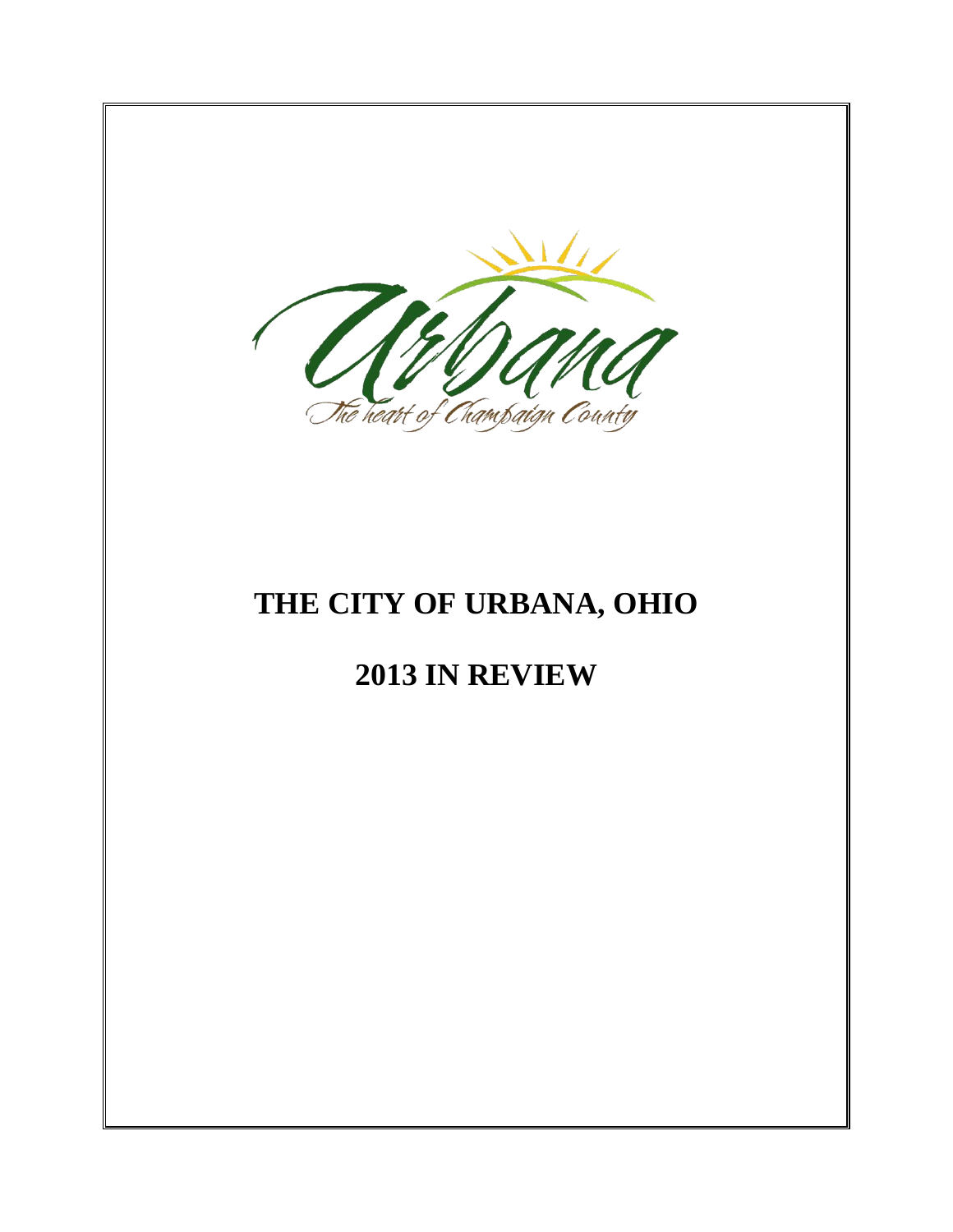# **TABLE OF CONTENTS**

# **Title**

## **Page**

| Administration      |  |
|---------------------|--|
|                     |  |
| Cemetery            |  |
|                     |  |
|                     |  |
| Engineering         |  |
|                     |  |
| Finance             |  |
| Fire & EMS          |  |
|                     |  |
| Police              |  |
| <b>PUBLIC WORKS</b> |  |
| Water               |  |
|                     |  |
| <b>Street</b>       |  |
| Technology          |  |
|                     |  |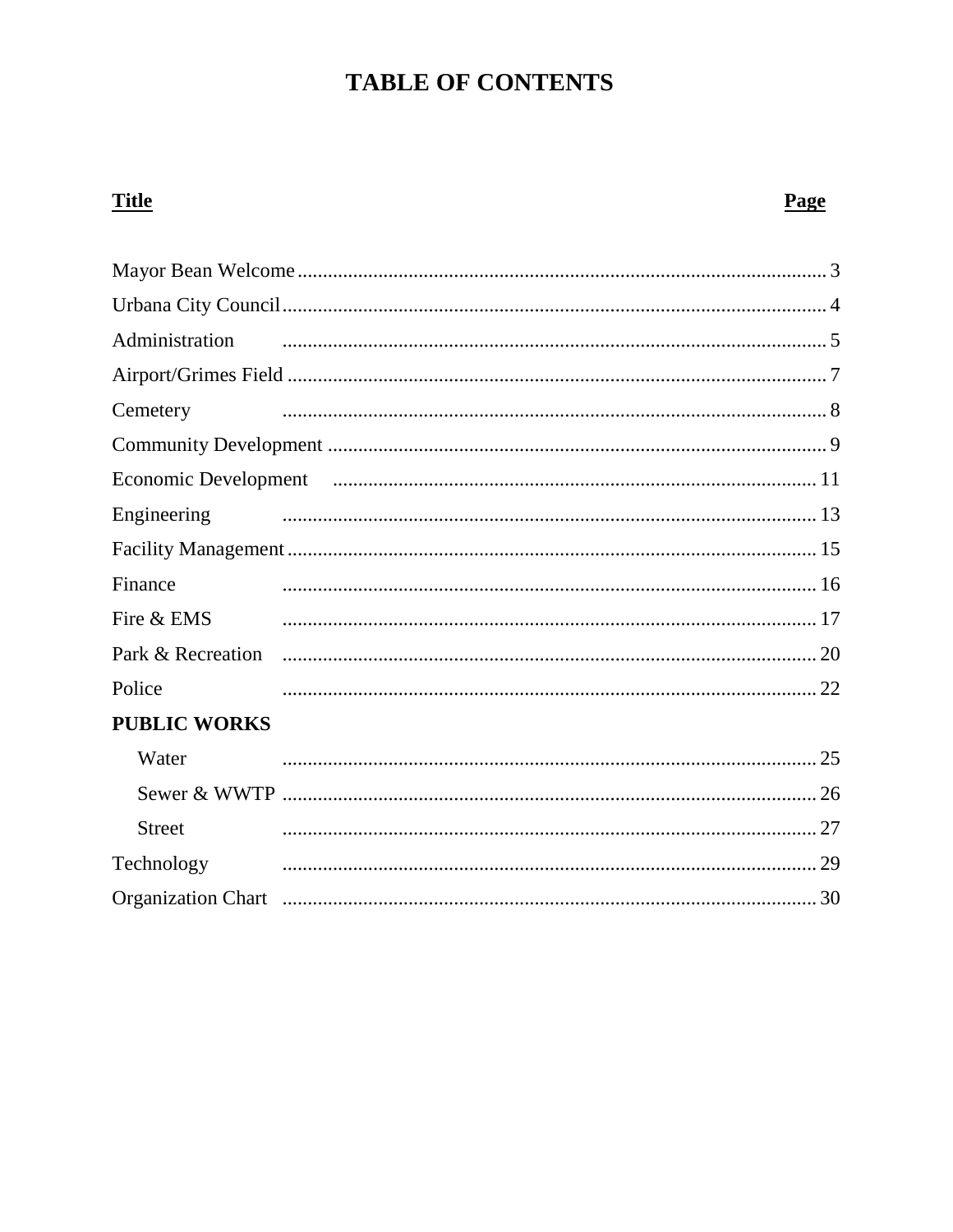

205 S. Main Street Urbana, Ohio 43078 http://www.urbanaohio.com 937-652-4300

Dear Citizens of Urbana,

2013 was filled with success stories for the City of Urbana!

I am pleased to say that my commitment to you regarding assembling a productive team has proven to be quite enjoyable. It is rewarding to watch the interaction with Administration, Division Heads, and employees as they meet with Council. The systematic approach to the issues at hand allows Council the lead time necessary to make informed decisions that, in turn, lead to productive, cost-saving practices we are able to pass on to our residents.

A year for changes; we've said good-bye to several veteran employees, as they secure plans to enjoy retirement; transitioned several familiar faces to new roles; and we've welcomed new talent to fill pivotal positions – the organizational chart attached outlines the personnel currently at the city's disposal.

The strong team presently in place is collectively responsible for the successful efforts seen in the following pages. I continue to be overwhelmed by the talent and commitment we have available and am proud to present our 2013 accomplishments. The future of our city is limitless, together we will enjoy countless years ahead as we strive to build on the solid foundation we've assembled.

Thank you for the part you've played in helping us achieve the many tasks that outlined 2013! Serving the Urbana community continues to be an honor and a pleasure. I look forward to the improvements slated for 2014.

Sincerely,

Bill

R. William Bean – Mayor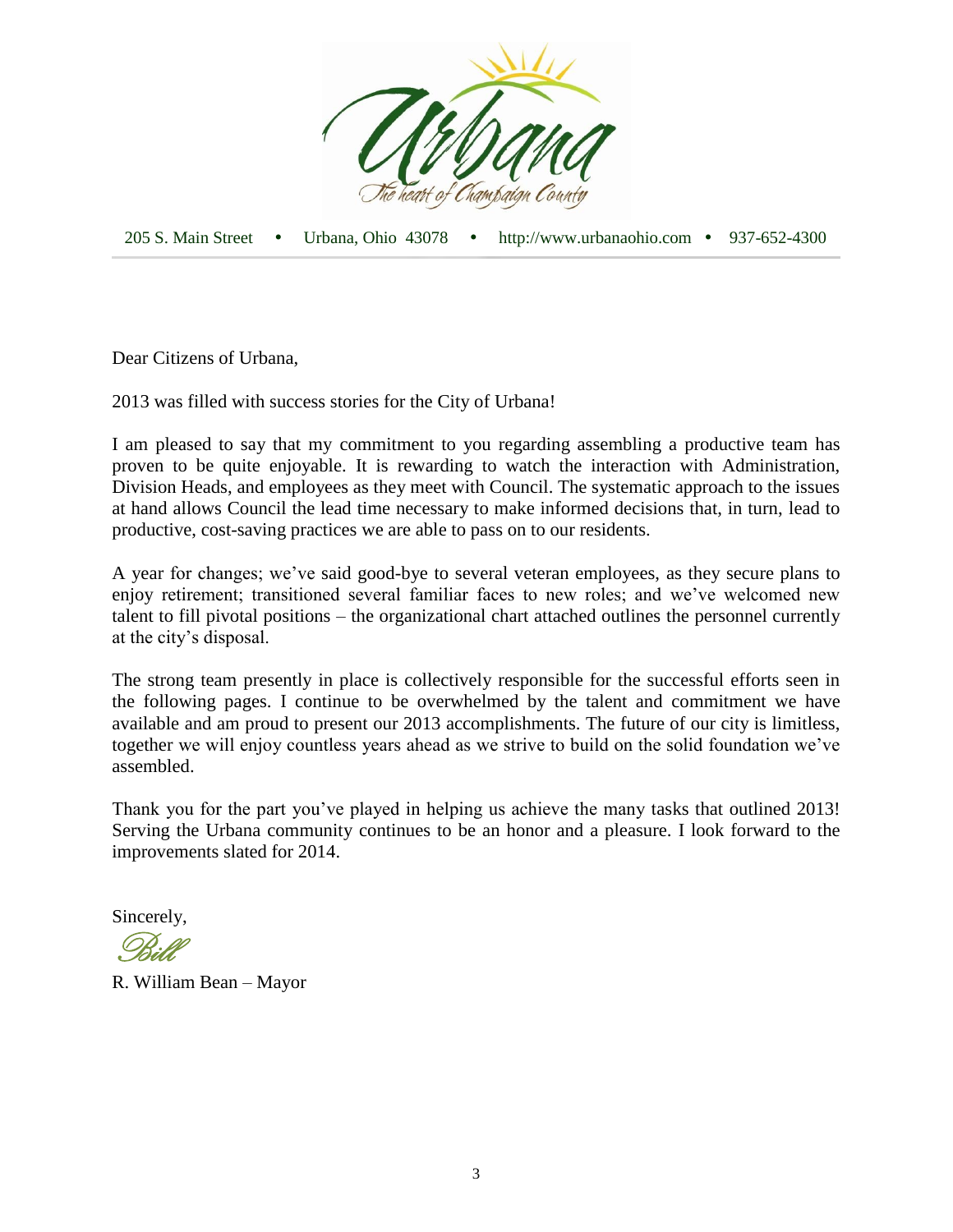## **Urbana City Council**

Urbana City Council meets on the  $2<sup>nd</sup>$  and  $4<sup>th</sup>$  Tuesday of every month at 7:00 p.m. in the courtroom of the city building. The administration may call 'special meetings' or 'work sessions' as needed and are usually held on the 3<sup>rd</sup> Tuesday of the month. All meetings are open to the public and the public is encouraged to attend the meetings to address concerns to the council members or the administration. Council meetings are taped for broadcast on the local access channel. New for this year is a live broadcast of the first meeting of the month.

The current city council members include:  $1<sup>st</sup>$  Ward, the southwest part of town, Eugene Fields, (937-653-8063);  $2^{nd}$  Ward, the southeast part of town, Al Evans (937-484-3980);  $3^{rd}$  Ward, the northeast part of town, Dwight Paul  $(937-207-8736)$ ;  $4<sup>th</sup>$  Ward, the northwest part of town, Virginia Smith (937-653-8106); at-large, representing the entire town, Doug Hoffman (937-508- 8739), Tony Pena (937-484-7831) and Pat Thackery (937-408-3459). The president of Urbana City Council is Marty Hess (937- 652-1525). Council and president terms are four years. All terms are staggered. The president of council presides over all meetings and has no vote unless to break a tie vote of council. The president of council becomes 'acting mayor' in the mayor's absence or if the mayor is unable to perform the duties of mayor. City council members hire a council clerk and the clerk records all regular meetings, keeps all records in the council office and files all council legislation. All this information is stated in the Urbana City Charter, which is available both online and hard copy in the council office.

The duties of Urbana City Council are to legislate the laws of the city and appropriate the annual budget of the city. The city charter requires council have three 'readings' of all laws passed, but can suspend the rules of council and pass certain legislation with less readings. The city council also reviews all recommendations from the Planning Commission before they can become law. All legislation is approved by the law director. The mayor is required to present to city council an annual budget for approval. Each council member is assigned to different departments to review the budget requests. By charter the budget should be approved by December for the following year. The administration is allowed to spend monies needed in emergencies for the safe operation of the city, then report to council.

All residents of the city are encouraged to attend the council meetings to learn firsthand how your government works, state concerns and personally meet your elected officials.

Sincerely,

Marty

Marty Hess President, Urbana City Council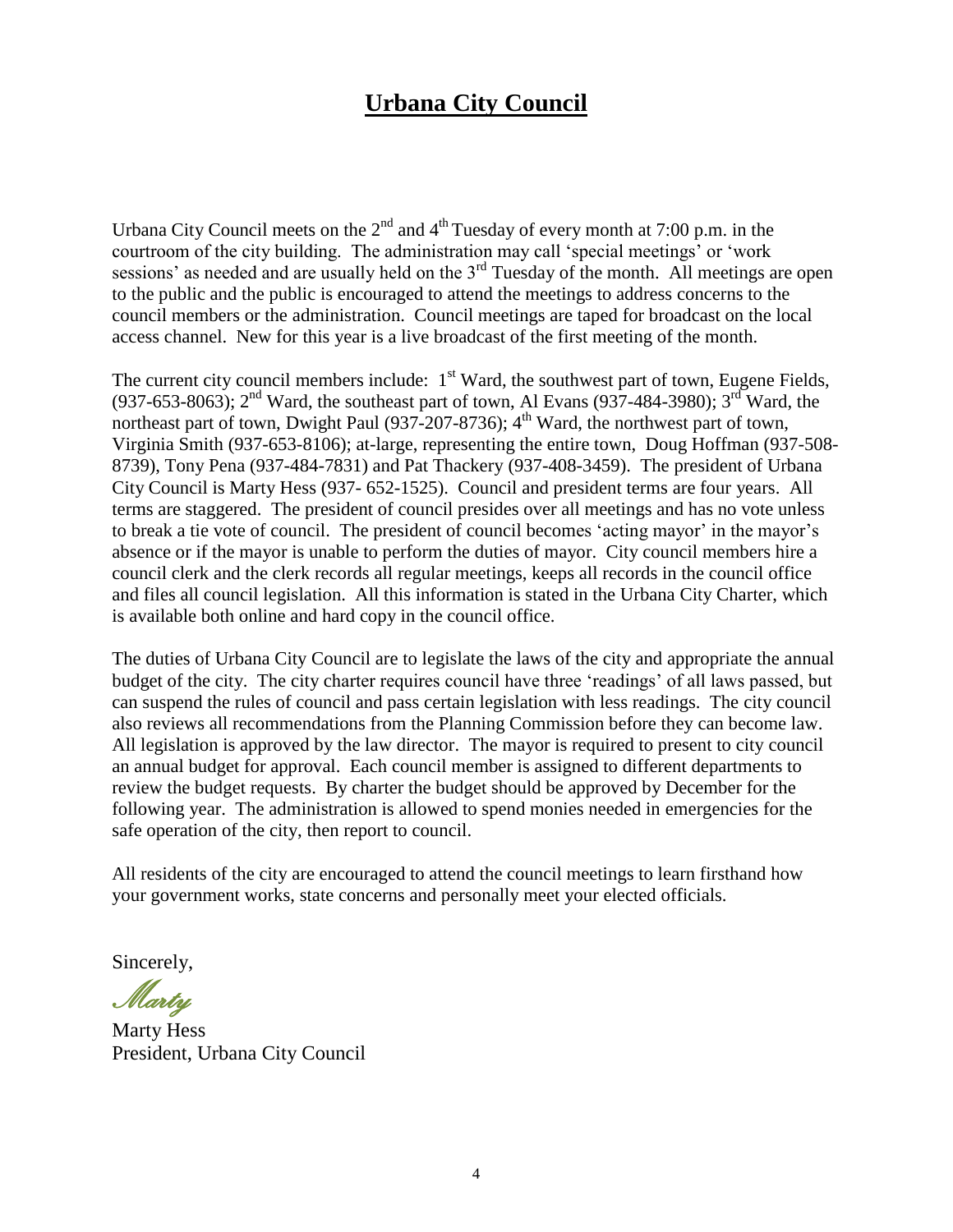## **Administration**

2013, the cast is set! Like many of you, 2013 was a period of discovery, learning and forging new paths. All divisions within the City's organization spent a significant amount of time and energy evaluating the structure and activities of their respective groups looking for opportunities to provide the citizens of Urbana with the level of service they expect. With feedback from the citizens, new processes, programs and projects were launched, and in doing so, new initiatives for 2014 are being formulated. As part of the City's efforts to communicate about local government and provide a greater level of transparency, we offer this, our 2nd annual report that provides both a review of the prior year's activities and a brief look-forward for the coming year.

Abraham Lincoln said, *"I like to see a man proud of the place in which he lives. I like to see a man live so that his place will be proud of him".* In keeping with this statement, our focus continues to be one of making Urbana an outstanding place in which to live and raise a family, with a renewed spirit of each of us, leaving things a little better than the way it was found. Succeeding in this charge will be a direct measure of each person's involvement within the community.

A key component of this effort was our approach to serving the community and the objectives of establishing a renewed focus in the areas of customer service, reliable and adequate infrastructure, fiscal responsibility, job retention and growth, activities and events within the community, redeveloping our existing land and growing into new territory. We continued our long-standing efforts to seek and obtain low interest loans and grant funding to create a better environment for the community, including starting construction of a new wastewater treatment plant, improved road and infrastructure projects, with plans to begin the initial phase of water line replacement projects in the coming year. Ongoing efforts will focus on Economic Development, maintenance and repair of City-owned property and continued improvements of infrastructure.

At this time, allow us to review just some of the City's accomplishments, which were made possible because of the many dedicated and professional staff members, elected officials and volunteer members of the various City boards and commissions. In the following pages, each of our Division Heads offers a summary of key events and highlights from the past year, which I hope you find informative. It is the culmination of many hours of information gathering and editing, and most importantly it is a reflection of our community.

Thank you for your continuing support during 2013 and I look forward to an active 2014 as we rollout new projects and initiatives.

If you have any thoughts or ideas on how to make our community even stronger, please feel free to call or meet with us. We are here for you!

Sincerely,

Kerry

Kerry Brugger Director of Administration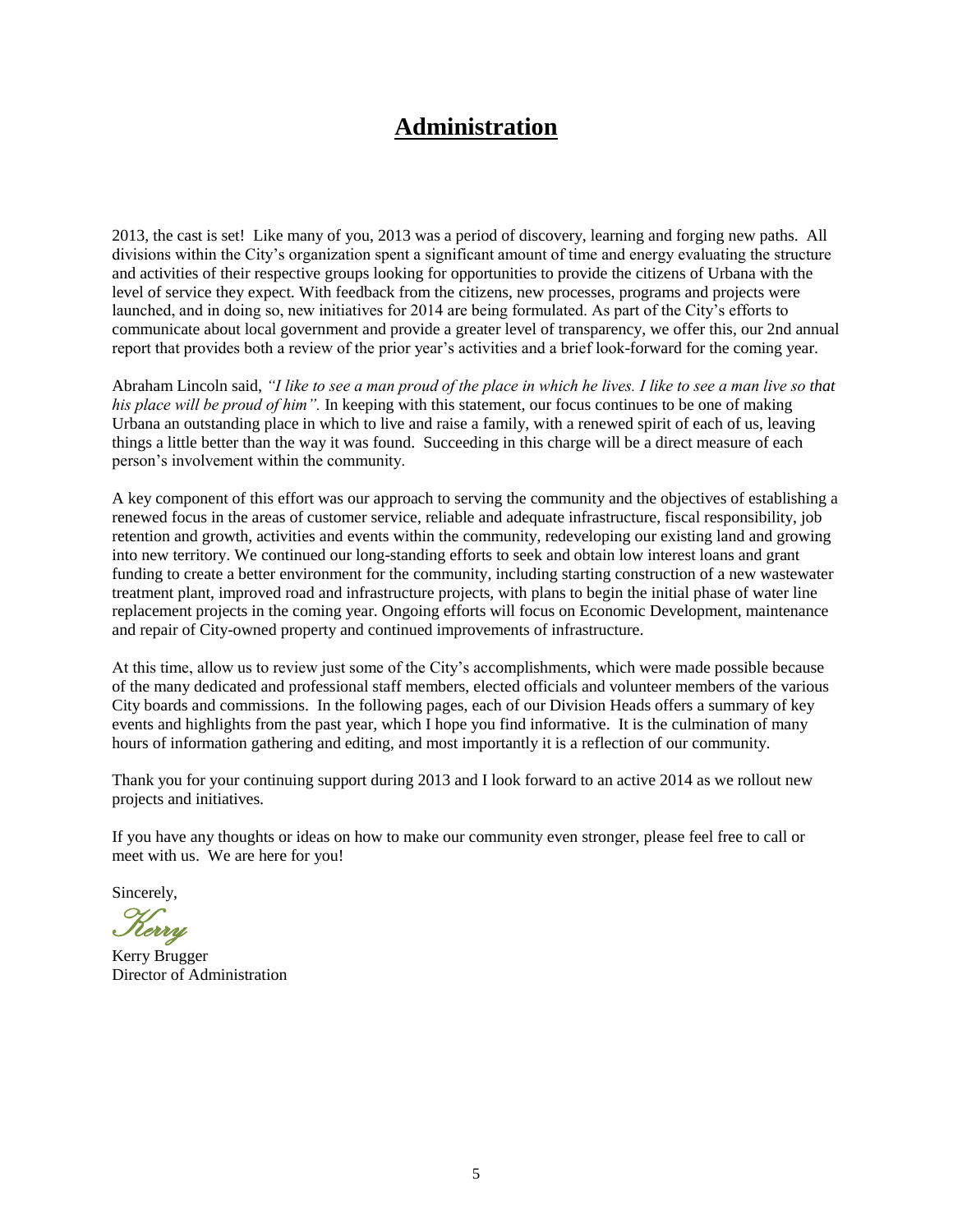#### **Major Administrative Projects Completed**

- **CDBG:** In 2013, FY12 Community Development Block Grant funding was utilized to complete resurfacing improvements on portions of two city streets: East Light Street between North Main Street and Talbot Avenue and on Laurel Oak Street between North Main Street and Louden Street. The construction cost of \$48,152.18 was paid entirely with grant funding. The FY12 CDBG Formula Allocation grant marked the last direct allocation to the city for this grant program due to changes in administration of the CDBG program at the state level. For the city to receive this funding in the future, the city will apply to the county for a portion of the county's CBDG allocation from the state.
- **Airport Runway 2-20 Work:** In 2013, Runway 2-20 (the paved runway) at Grimes Field received extensive repair work to all 4,400' of its length and 100' of its width. The project included the following work items: routing and cleaning of cracks, crack sealing, application of a rejuvenating seal coat, and repainting of all runway markings. This repair work and the application of the rejuvenating seal coat will slow the deterioration of the pavement and extend the life of the pavement. The repainting of the runway markings also eliminated the faded markings that had been noted on several recent inspections of the airport. The total project cost was \$181,430.06 with \$161,958.66 being eligible for FAA payment/reimbursement.
- **Former Fox River Paper Mill (Clean Ohio Revitalization Fund):** In May of 2013, the No Further Action (NFA) Letter for the Fox River site was submitted to Ohio EPA. On August 14, 2013, Ohio EPA issued an initial notice of deficiency (INOD) letter to the city and the certified professional (CP). On October 17, 2013, the city and the CP responded to the INOD to address the issues outlined in the letter. In late 2013, the City of Urbana received word from Ohio EPA that the NFA was approved in its final version, and that the final issuance of the Covenant Not to Sue (CNS) was pending. The CNS should be issued early in 2014, and the property will transfer from the city to Weidmann at that time.
- **US 36 East Improvements:** In May of 2013, application for the US 36 East Improvements was made to ODOT for funding from the Transportation Alternatives Program (TAP). In July of 2013, the city received word from ODOT that the project received TAP funding in the amount of \$780,515. In 2016, this funding will be used to construct sidewalks on US 36 East between approximately Berwick Drive and Lippincott Lane. The plan is to run this project simultaneously with a storm water project to be funded in part with OPWC grant funding. Upon installation of the sidewalks and the storm water infrastructure, the roadway will be resurfaced through the ODOT Urban Resurfacing Program. The city will be working cooperatively with Urbana Township to ensure that the portions of the project that are within Urbana Township are completed as part of the project.
- Olde Towne Annexation: On October 1, 2013, the annexation of 18.484 acres on the southern edge of Urbana along US Route 68 South was completed. Earlier in the year, on January 2, 2013, the Olde Towne Condominium Association Board filed the petition for annexation with the Champaign County Commissioners. Throughout the year, city staff followed the process throughout the required steps and timelines. Multiple city departments and divisions worked together to ensure a seamless transition for these properties into the city, including an informative letter that was sent to all impacted properties.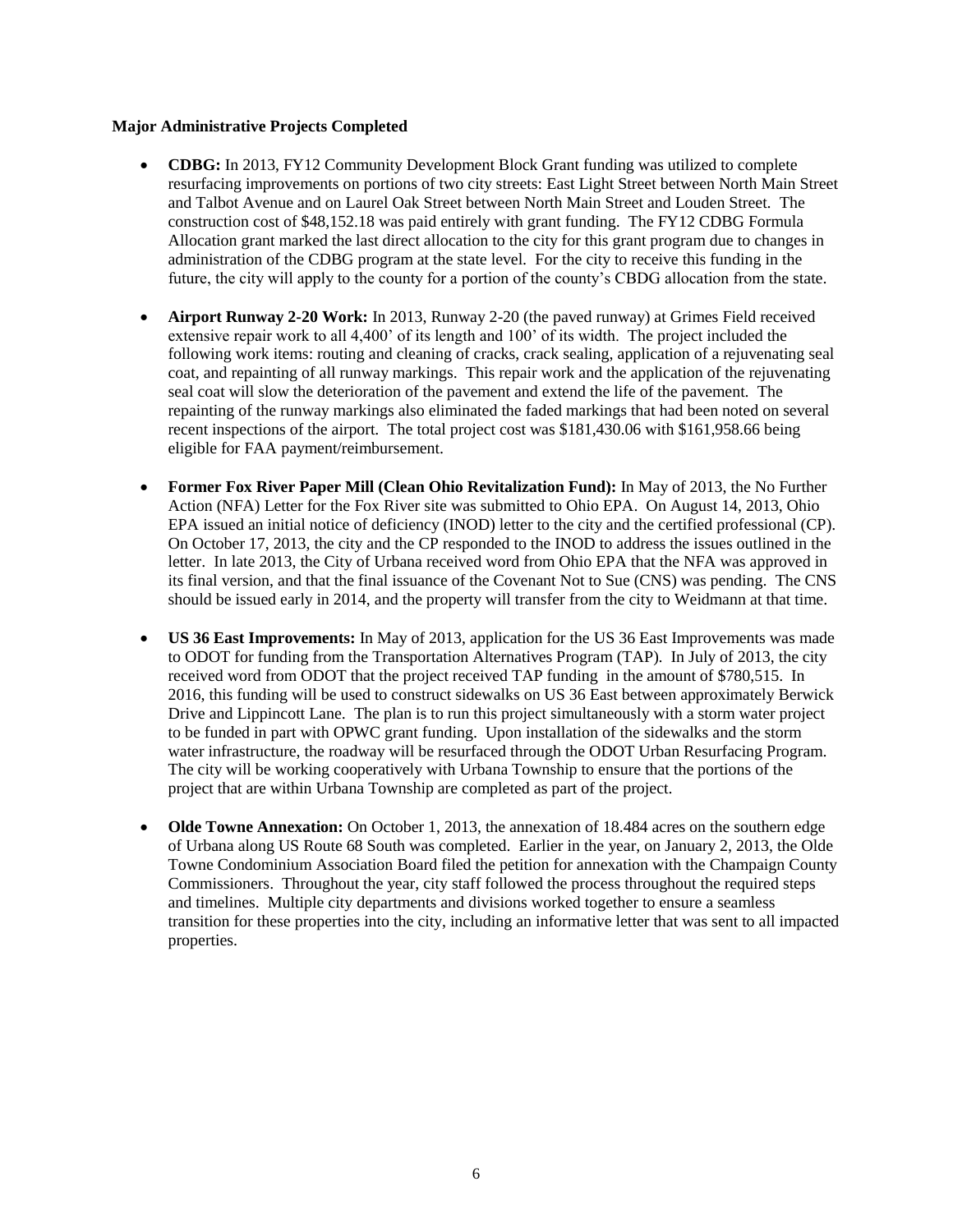## **Airport Grimes Field**

Grimes Field Airport is owned by the City of Urbana and is self-supporting. To support the many annual and special events and regular recreational and business flights, the airport offers services that include fuel sales, aircraft repair, flight instruction, hangar rentals, all of which are complimented by a full-service restaurant.

### **Major Events/Projects Completed:**

- Airport Pavement Repairs: In 2013, repairs were made to select pavement areas at Grimes Field, restoring these surfaces to optimal condition for pilots and allowing the allocation of future grant and capital dollars to go toward additional projects for infrastructure.
	- o Runway 2-20 was rejuvenated with seal coating, joint cleaning and filling, followed by new pavement markings
- Doors for the W & W Aviation and the Mad River Flight School hangars were repaired.
- Roof evaluation for the north end of the terminal building was completed. Capital funds are budgeted for further repairs in 2014.
- Over 45,000 gallons of fuel sold.
- Doug Hall completed a major renovation of the Airport Cafe and it looks fantastic. The remodeling project included the addition of a patio for outside dining and revisions to the menu.
- Hangar leases reviewed, updated and renewed.
- June: Annual Pancake Breakfast sponsored each year by our Pilot's Club. This is the organization's primary fundraiser and since 1988 over \$66,000 has been raised and used for airport improvements, area scholarships and other local charitable activities.
- September: The Annual Fireworks display and Chicken Barbeque, sponsored by the Urbana Rotary, generally held on July 4<sup>th</sup> was rescheduled to Labor Day weekend due inclement weather.
- August:
	- $\circ$  The 401<sup>st</sup> Bombardment Group held their reunion on August 17<sup>th</sup>
	- $\circ$  The MERFI (Mid Eastern Regional Fly In) held on August 23<sup>rd</sup>.
- November: In conjunction with the final toast of the Doolittle Raiders held at the Wright Patterson AFB in Dayton on November  $9<sup>th</sup>$ , several B-25's gathered at Grimes Field over the weekend for public display and provided opportunities for those interested to purchase rides.
- The Champaign Aviation Museum continues to attract visitors to the area, as the dedicated team of volunteers continues their mission of restoring a B-17, affectionately referred to as the "Champaign Lady".

- An architect will be selected to study the feasibility of either reusing or replacing the existing terminal building – future FAA funding is allocated for renovation or replacement
- Plans are being made to host future (flight) reunions with various interest groups (i.e. Vietnam, WWII, etc.)
- Continue with aesthetic, operative, and safety projects through various funding opportunities.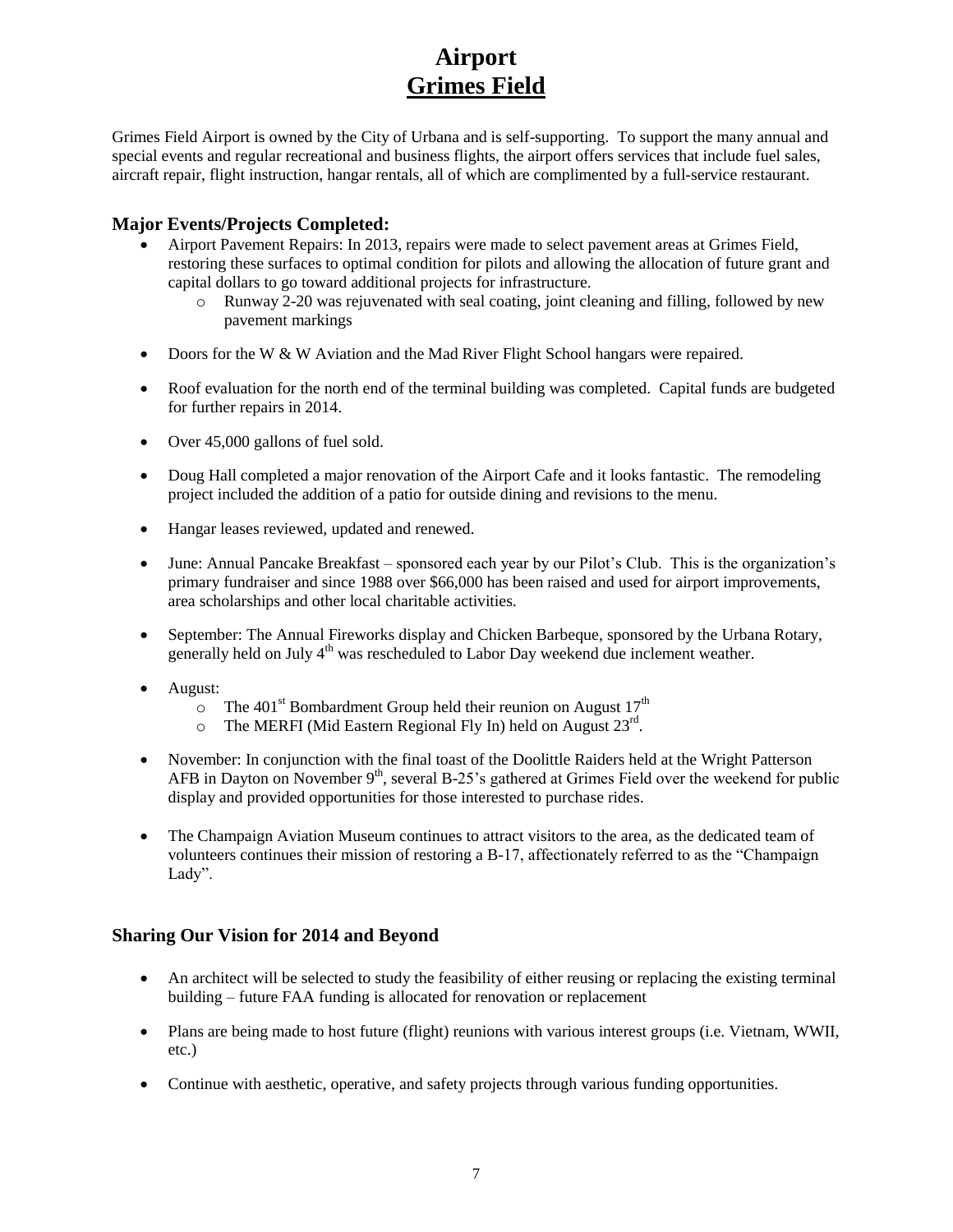## **Cemetery**

Oakdale Cemetery, formerly known as Greenwood Cemetery, was dedicated on July 19, 1856. Through the efforts of numerous community members and city officials, Oakdale Cemetery celebrates its158th year!

*"The ideal Cemetery should be a restful and secluded place in which to deposit the mortal remains to rest. Until the day shall break and the clouds flee away" (Excerpt from 1907 Oak Dale Cemetery Handbook; page 23)*

#### **2013 Activity Summary: (numbers rounded)**

#### **215: Cemetery Operating Fund Purpose: Cemetery operations**

| Revenue                    | \$137,428  |
|----------------------------|------------|
| Expense                    | \$148,091  |
| Increase/Decrease(-)       | $-$10,663$ |
| <b>Ending Fund Balance</b> | \$9.751    |

#### **805: Cemetery Trust Fund**

**Purpose: Accounts for the earnings and care of various trust accounts**

| Revenue                    | \$533       |
|----------------------------|-------------|
| Expense                    | \$3,026     |
| Increase/Decrease(-)       | $-$ \$2,492 |
| <b>Ending Fund Balance</b> | \$21,779    |

#### **835: Cemetery Mausoleum Trust**

**Purpose: Earnings to be used to supplement cemetery general operating expenses**

| Revenue                    | \$54,390 |
|----------------------------|----------|
| Expense                    | \$48,413 |
| Increase/Decrease(-)       | \$5,978  |
| <b>Ending Fund Balance</b> | \$9,851  |

#### **850: Cemetery Trust Principle**

**Purpose: Funds donated for perpetual care**

| Revenue                    | \$0      |
|----------------------------|----------|
| Expense                    | \$0      |
| Increase/Decrease(-)       | \$0      |
| <b>Ending Fund Balance</b> | \$88,382 |

- Continue to identify needed improvements, including facilities, grounds & equipment
- Continue to monitor changes in the industry and shifts in demographics to adapt our operation

- The primary focus for 2014 will continue toward finalizing the upgrades to the cemetery house and relocating the Funeral Coordinator's office to the 1<sup>st</sup> floor.
- Continued effort to update and computerize burial information and cemetery mapping.
- Transition genealogy records to the Champaign County Library.
	- o Offering the public easier access to information
- Preserve historic plot information through Ohio Historical Fund grant.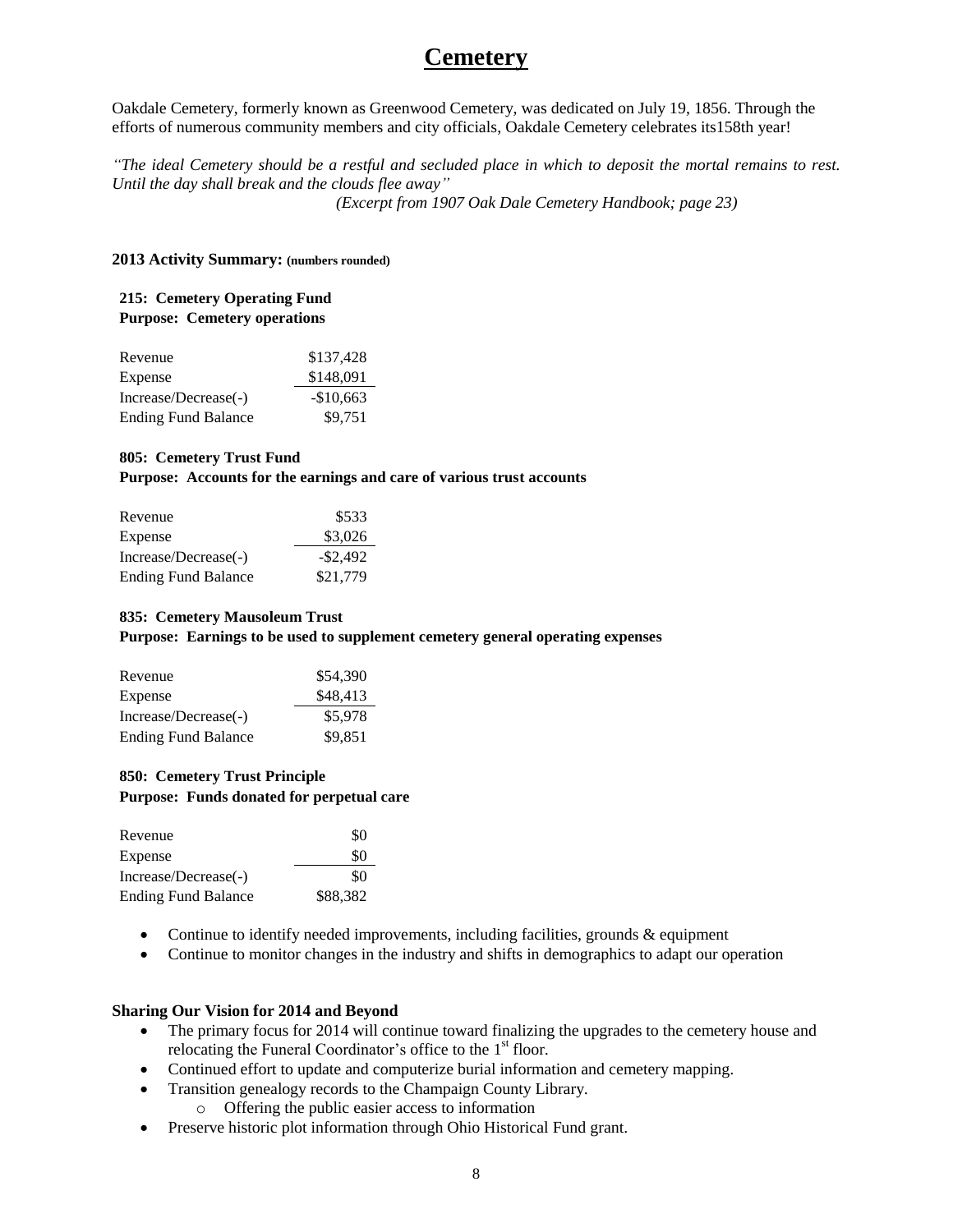# **Community Development**

The Community Development Department promotes the public health, safety, morals, convenience, and general welfare. This is done by:

- Dividing the City into districts, imposing regulations, restrictions, and prohibitions on the use and occupancy of real property; and,
- Limiting the height, area, and bulk of buildings and other structures; and,
- Providing for yards and other open spaces around them; and,
- Establishing standards of performance and design; and,
- Providing for the administration and enforcement thereof.

The Department is comprised of 2 divisions—the Planning & Zoning Division and the Nuisance Division. The Planning & Zoning Division administers and recommends Planning & Zoning Code changes and development decisions. The division also works with Planning Commission, Design Review Board, Board of Zoning Appeals, and City Council. The Nuisance Division enforces regulations to create a cleaner and safer City.

"A city is not an accident but the result of coherent visions and aims." - Leon Krier, *The Architecture of Community*

### **I. Building and Zoning Permits and Fees**

### **Champaign County Building Regulations:**

- **46 commercial** permits issued with a total estimated cost of **\$22,546,412**.
- **95 residential** permits issued with a total estimated cost of **\$862,185**.

### **City of Urbana Zoning Division:**

- **66 commercial** permits issued. Total estimated cost of **\$20,334,000** (55 in 2012).
	- o 1 new building, 7 additions, and 2 other
	- o 4 unattached structures
	- o 52 signs permits, including 22 wall, 0 blade, 2 projecting, 8 monument, 3 pole/pylon, 1 directional, 2 awning, and 14 temporary
	- o Total associated fees collected \$2,823.54
- **39 residential** permits issued. Total estimated cost of **\$853,000** (41 in 2012).
	- o 3 single family dwellings, 5 additions, and 3 other
		- $\circ$  1 multi-family dwelling
		- o 4 garages, carports, pole barns, etc.
		- o 5 pools, 14 sheds, and 2 other
		- o 2 lot splits
		- o 0 major subdivisions
		- o Total associated fees collected \$1,225.
- **62 miscellaneous** permits issued—fence, right-of-way, floodplain, and other.

#### **II. Boards and Commissions**

Each of Urbana's Planning Boards saw in increase in the number of cases from 2012.

|       | <b>ZONING DIVISION</b>    |                                  | <b>BOARDS &amp; COMMISSIONS</b> |
|-------|---------------------------|----------------------------------|---------------------------------|
|       | *All data is approximate. |                                  | $01/01/13 - 12/31/13$           |
|       |                           |                                  |                                 |
|       |                           | <b>Total Associated Fees</b>     | \$3,675                         |
|       |                           | <b>Board or Commission</b>       | Number of cases                 |
|       |                           | Design Review Board              | 36                              |
| Cases |                           | <b>Planning Commission</b>       | 47                              |
|       |                           | Board of Zoning Appeals          | 28                              |
|       |                           | <b>Board of Nuisance Appeals</b> |                                 |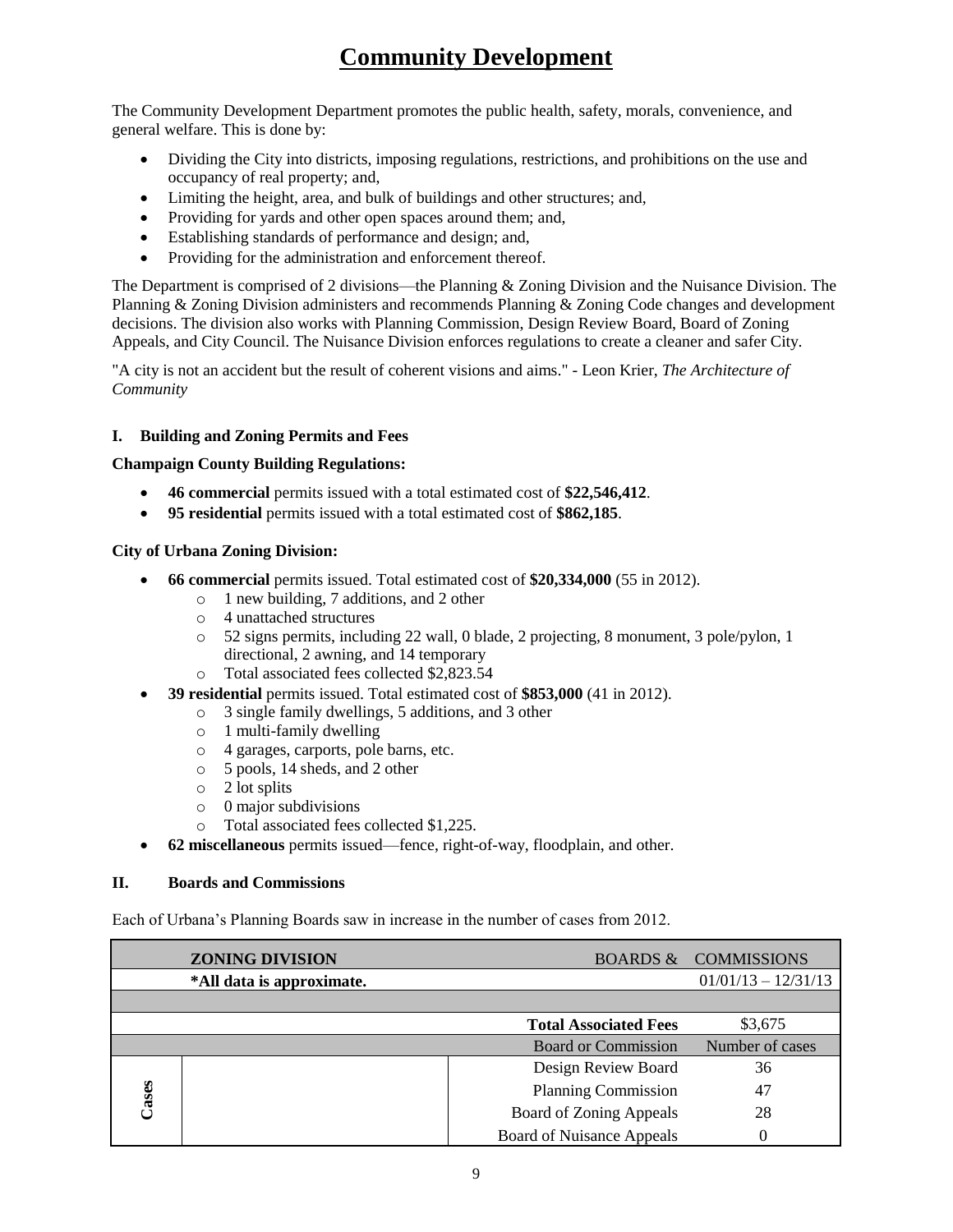Highlights of downtown redevelopment reviewed by **Design Review Board:**

- 10 **new businesses** applied for signage in downtown.
- 5 buildings received **window replacements**.
- The Sowles (111 Scioto Street) project moved-forward. The **windows** are no longer blocked-in that face Scioto Street. There was **structural work** done on the rear of the building where a rotten header was removed.
- The DAV and VFW began their **renovation project** of the old Urbana Daily Citizen building (220 East Court Street). This was a significant renovation project. The building is being converted-into offices, a reception hall open to the public, and a club for veteran organizations.
- The City of Urbana added landscaping, replaced curb, repaved, and restriped the East **Market Street parking lot** to fit the Downtown Design Guidelines.
- John Doss began **renovation of the old Catfish building** (15 Monument Square).
- The Champaign County Preservation Alliance awarded four **matching grants to downtown buildings, totaling \$19,000**.

Highlights of development in Urbana reviewed by **Planning Commission:**

- Approved a remodel of Burger King (166 South Jefferson Avenue).
- Approved a site plan for a two-unit dwelling at the intersection of East Court Street and Jefferson Avenue. Also, a three-unit site dwelling off of Eagle Street.
- Recommended rezoning of the 18.484 acres recently annexed to the south end of town (Old Towne area) and rezoning of the 10 acres at 1250 E US Hwy 36.
- Approved plans that enabled Time Warner to upgrade their facilities.
- Approved the site plan for the Wastewater Treatment Plant upgrade.
- Recommended that Council repeal and replace Urbana Corridor Overlay Standards D. Signs. Council later accepted the recommendation.
- PC approved an application for platting from City of Urbana Engineer with variances. Property involved: Section 17 and 18, Town 5, Range 11 BTMRS, including lots 88 and 89 of E. Lawn Addition.

### **III. Nuisance Division**

### **City of Urbana Nuisance Division:**

- **1344 inspections** performed.
- **285 violations** abated (closed/resolved).
	- o **45% more Nuisance cases closed**/resolved in 2013 compared to 2008.
	- o 64 letters sent.
	- o 205 certified letters sent.
- 218 right-of-way signs removed.
- 63 individual properties mowed during the year, resulting in **177 grass cuttings**.
- **11 properties bid for demolition**. Demolitions to complete by the end of March.

- Improve Community Development Department organization, productivity, citizen interaction, and community image.
- Encourage appropriate downtown redevelopment; focus on residential projects.
- Improve streetscape of Urbana gateways—Miami St. and N. and S Main St.
- Reduce citizen public nuisance complaints by better-controlling junk complaints.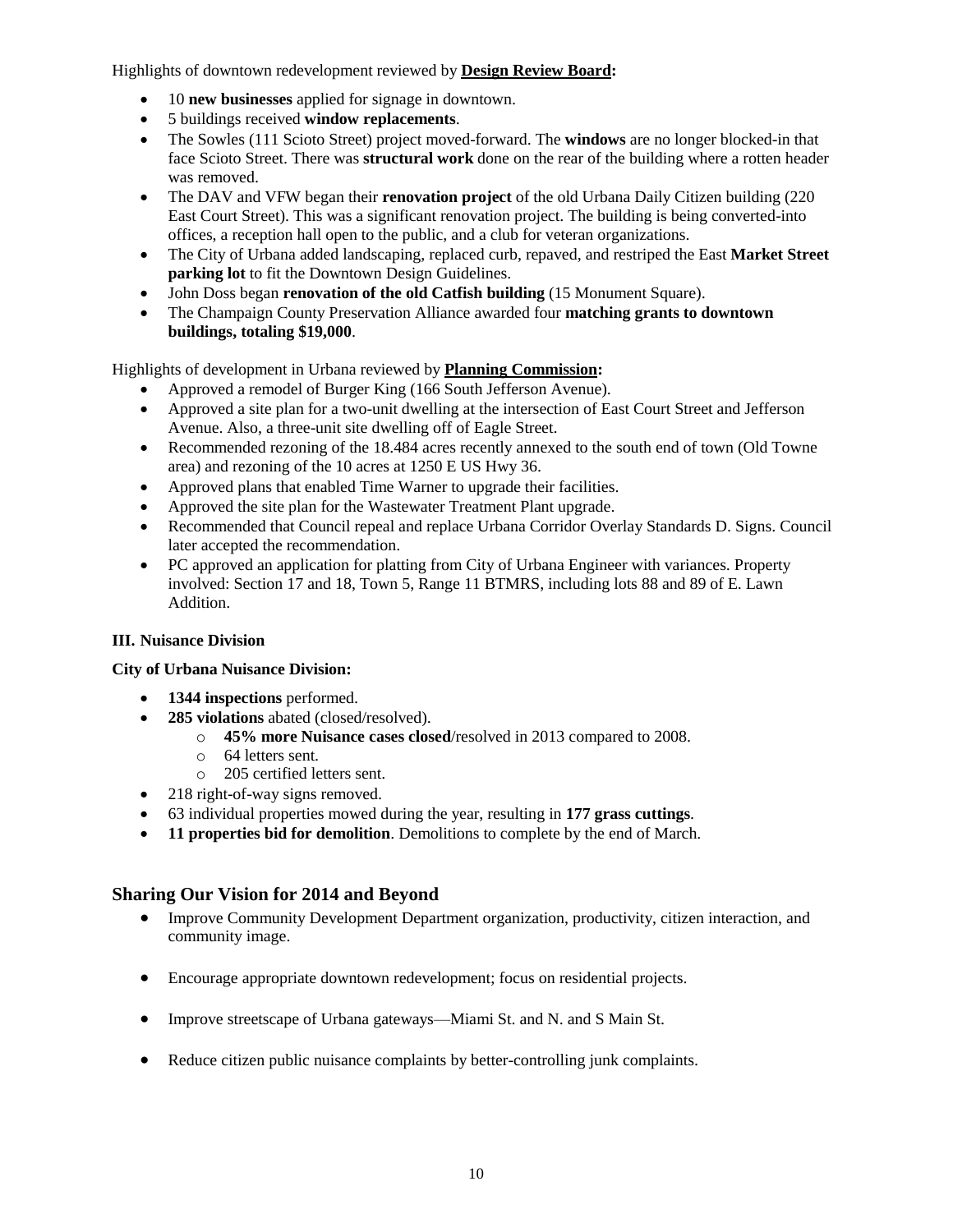# **Economic Development**

As a community we have seen lots of growth in 2013. Urbana and our villages were hosts to many events which drew not only our residents, but many tourists to Champaign County. Tourism is a vital component of economic growth. Our retailers and service businesses offer a unique shopping and leisure experience to all.

Economic development activities make the entire county healthier by fostering a community effort. It's important to realize the success of not only the City of Urbana as the county seat, but also the villages and townships.

Our unemployment rate has declined significantly in 2013 as well. Our local manufacturers are anxious to have visitors in their facilities to learn more about their products and the skills needed to work in this exciting technology filled career.

## **2013 Key Accomplishments**

- Manufacturer's Council
	- $\overline{\circ}$  Hosted 2<sup>nd</sup> Annual Manufacturer's Day
	- o Manufacturers were presented with a signed resolution from Governor Kasich
	- o Manufacturers were presented with framed picture of their library display
	- o Coordinated tours and lunch with manufacturers and all 6 local high schools and faculty
	- o Coordinated tours for federal, state and local dignitaries
	- o Coordinated news articles regarding progress of local manufacturing including Channel 7
- Retention/Growth/Expansion/Investment/Attraction
	- o Submitted 37 responses to inquiries from Dayton Development Coalition, JobsOhio, brokers, out of state and local business regarding possible relocation, buildings, sites, expansion etc.
		- Manufacturing
		- Retail & Service industry
		- **Warehousing**
		- **Entrepreneurial**
	- o Retention/Expansion visits increased by an additional 10% in 2013
	- o Created a CRA in Johnson Township
	- o Received state and local approval for CRA agreement with KTH
		- Investment of \$28.7M (building, equipment, trailer yard)
			- Additional payroll of \$471,000.00
	- o The Hall Company Wittenberg Center Entrepreneurial Business Award 2013
	- $\circ$  Trutec celebrated 25<sup>th</sup> anniversary in Champaign Co.
		- New name Parker Trutec
	- $\circ$  Hughey & Phillips announced new multi-million dollar contract with Canadian customer Increased workforce (Sarica, Hughey & Phillips, Eisen) by  $120\%$  since  $2011$
	- o Weidmann exceeded projected workforce estimates by nearly 25%
		- Operating 24/7
	- $\circ$  WB Marvin back to full staff 30+ employees
	- $\circ$  ORBIS 24,000 building expansion
		- **Multi-million dollar investment of new equipment**
	- o Robert Rothschild Farm \$700,000.00+ investment
		- Received \$127,200 CDBG funding for sewer line extension
		- Tri-party agreement City of Urbana, Champaign County Commissioners & Ohio Development Services Agency
		- Job creation 16 FT positions
	- o Other notable investments RT Bundy, JWP and Rittal
	- o Retail expansions several new stores have opened and pending opening of new restaurant
	- o Unemployment Statistics Champaign County
		- January 2013 8.0%
		- December  $2013 5.8\%$
	- o Assisted in application for Lawnview Building Ste. Rte. 36 rezoning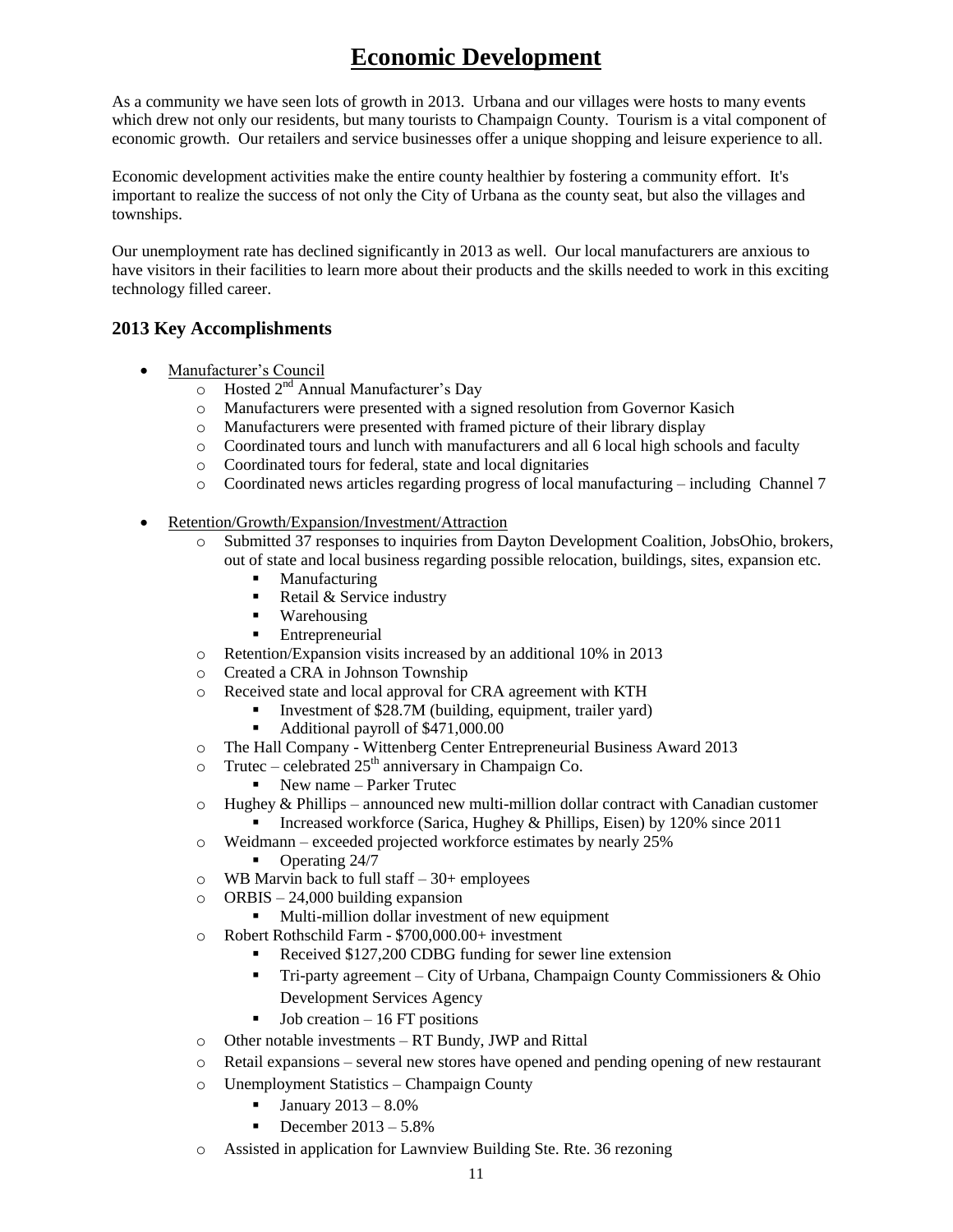- o Participated in FAA Airport Focus Study
	- Grimes Airport reclassified as Level 2
- o Attended international tradeshow for attraction purposes
- Community Involvement
	- o Co-Town Coordinator GOBA
		- $\blacksquare$  2400+ visitors
	- $\circ$  Lead coordinator for 401<sup>st</sup> BG visit
	- o Serve on MSD board
		- Co-Chair GALA
		- Membership in Heritage Ohio as a Downtown Affiliate Program
		- Guest speaker for Economic Development day/Leadership Academy
		- Participate with local Food Council
		- Attend various ribbon cuttings,  $1<sup>st</sup>$  Fridays and B2B events
	- o Serve on steering committee for LUC Rural Transportation Planning Organization

- Marketing
	- o Continue updating information on various state and local websites for available properties, land etc.
	- o Continue work on consolidation and upgrade to economic development local website.
	- o Highlight local resources such as abundant water supply, transportation/logistics of our area, available workforce, technology, quality of life and diversity of products and careers available.
	- o Continue participation in West Central Ohio Development Coalition and DDC
- County Economic Development
	- o Continue exploring various private/public partnerships
	- o Develop "intake" form related to inquiries
	- o Develop communication system to village administrators of projects/activities
- Manufacturers Council
	- o Coordinate with other entities on internship placements
	- o Continue marketing/awareness with local school districts on career opportunities
	- $\circ$  Continue working with 7 county regional system on alternative training opportunities
	- o Public awareness of products, technology, expansions, investments etc. in our community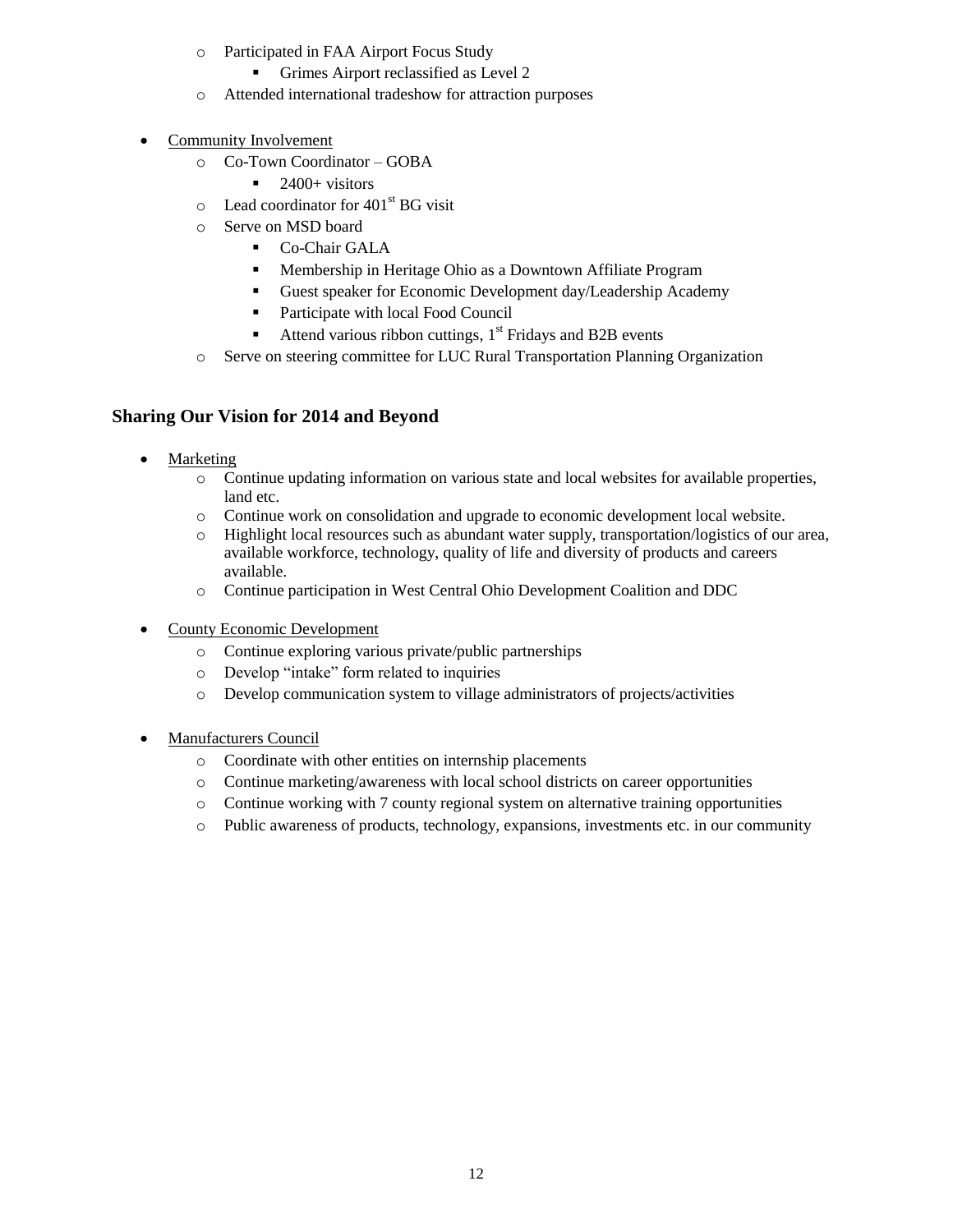## **Engineering**

## **Major Projects Completed**

- Berwick Drive Storm Improvements were made to relieve some of the stormwater burden from that area of town, including a storm extension along Community Drive. These improvements were completed in June. Total project cost was \$84,259.35, paid to prime contractor LeVan's Excavating.
- S. Main Street Urban Resurfacing led by ODOT installed fresh asphalt between the south corporation limits and Reynolds Street in June. Prime contractor A&B Asphalt was compensated approximately \$305,220.85 of which the City is responsible for 20%.
- The annual Asphalt Program paved at least portions of S. Walnut, N. Walnut, Finch, Patrick and College Street. Additions to this contract were the Market Street parking lot across from the municipal building, E. Church Street patching and manhole adjustment on Scioto Street. Total project cost was \$153,178.03, paid to prime contractor A&B Asphalt who finished all work in May.
- A CDBG FY2012 grant paved the first block of E. Light Street and all of Laurel Oak Street in mid-July. Chemcote, Inc. was the low bidder at \$49,551.73.
- Currently, the City of Urbana in conjunction with Salem Township is undertaking the Dellinger Road Improvements. This project has lowered the hill near Julia Street and extended sewer service east 800' (OPWC Grant). The project is dormant for the winter but will resume in the spring of 2014 with the final layers of asphalt pavement and seeding. J&J Schlaegel, Inc. was the low bidder at \$358,784.20.

### **Miscellaneous Accomplishments**

- A City/YMCA/School land swap took place early in the year in which the City gained the gravel pit and platted future roadways through the vacant land north of Community Drive. Engineering spearheaded this agreement and provided legal descriptions.
- At varying points throughout the year, Engineering provided maps to the Economic Development, Zoning, Administration, Sewer, Street and Fire Departments as well as others in the community.
- Completed inspections for twenty (20) right-of-way permits issued.
- Periodically checked and logged City, Columbia Gas and homeowner right-of-way digs to make sure each was completed in a timely manner. Six (6) letters were sent to homeowners requiring the replacement of missing sidewalk. Approximately one hundred-eight (108) non-project related concrete patches were tracked and completed by contractors.
- Approximately twenty-four (24) zoning permits, including site plans, were reviewed by Engineering before being approved by Zoning.
- LED lights were purchased in early 2013 and installed by the street department in the downtown decorative fixtures. Costs savings was estimated at \$2,700 a year (\$2,900 actual) with a return on investment of four years. Expected useful life is over 10 years. A \$2,600 lighting rebate from DP&L was acquired by Engineering for their installation.
- Yearly bridge inspections and reporting were completed mid-year.
- An annual storm water report was sent to OEPA in March.
- A team consisting of Keith Smith, Gene Newcomer and I along with other volunteers from the community raised money and installed a disc golf course in the City Park. Many participants have enjoyed the course since its inception in late 2013.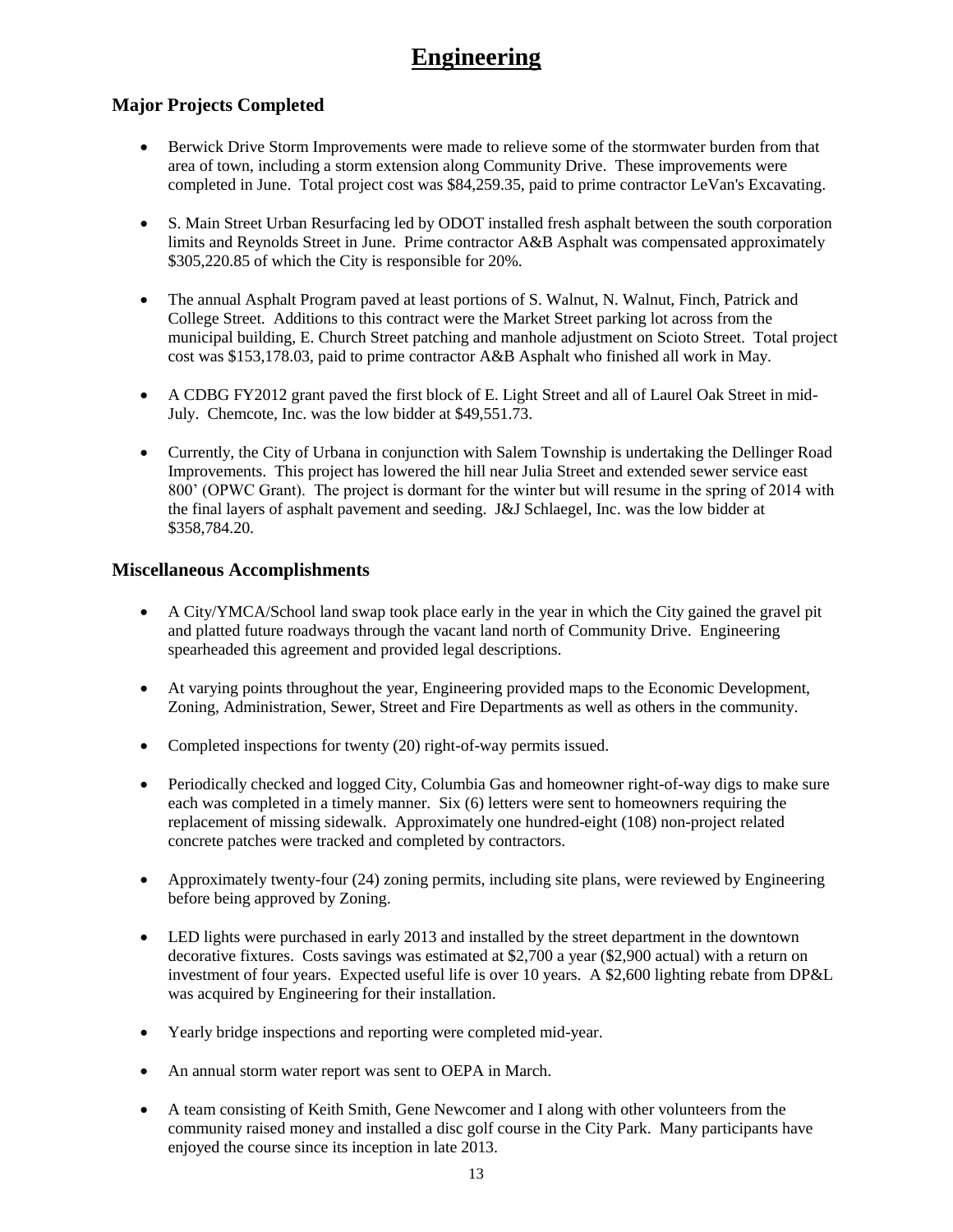- Mike Heintz retired in July of 2013.
- Tyler Bumbalough passed his PE exam and is now a registered professional engineer in the State of Ohio

- Rothschild/US 36 East Sanitary Sewer Extension project has been designed in sections by the City and its consultant, Burgess and Niple. It is proceeding towards a spring of 2014 construction timeframe for gravity sewer, force main and pump station installation from the east side of the Walmart complex to the west side of the Rothschild site. A solid cost estimate is not yet established, but will probably be in the neighborhood of \$350,000, some of which is funded by a CDBG grant.
- Powell Avenue/Cemetery Sanitary Sewer Project looks to settle capacity issues for Bon Air Subdivision, provide for future house connections along State Route 54 and allow for City expansion to the southeast when the time comes. The initial cost assigned to this project is \$640,000.
- U.S. 36 East Improvements will combine three funding sources (Transportation Alternatives Program, OPWC and ODOT Urban Resurfacing) to be completed in 2016. The project will install curb and gutter, sidewalk, a storm system, decorative lighting, trees and a new asphalt overlay before completion. The project will begin at Berwick Drive and extend past Dugan Road. The City, Urbana Township and ODOT will all participate with local match money. The overall anticipated cost for this project is around \$1.7 million.
- The Yutzy Cheese YMCA Storm Project is designed and ready to build. It is the last of three supplemental precursors to the much larger U.S. 36 East Improvements. It is needed to convey stormwater from the U.S. 36 corridor to the newly acquired gravel pit behind the YMCA. The cost estimate for this project is \$65,000.
- The Phase 1 Water Project is funded and almost ready to go. Plans call for new 8" water main on six blocks of E. Court, E. Church and E. Ward Streets along with connectors on side streets; this portion will receive WSRLA loan funding and has an approximate cost of \$2.8 million. The Wooddale/Amherst Drive portion will receive new 8" water main, carrying an assigned \$570,000 price tag (funded by an OPWC loan). The former should start in early summer 2014 and run to November of 2015. The latter should start in the fall of 2014 with an end date to be determined. Once utility installation is completed, all streets will be resurfaced.
- W. Market Street Bridge Replacement is designed and funded by ODOT Small Cities grant money with an expected start date in early 2015. The environmental review stage is complete; focus now shifts to right-of-way acquisition and appraisal services. Final plans, estimate and specifications are due in late 2014. Current construction cost estimate sits at \$165,000.
- Safe Routes to School, Phase 2 project is on the horizon as well. Funding through the Safe Routes grant program has been secured in the amount of \$223,000. Sidewalk, curb ramps and crosswalks will be installed along one side of the street from East Lawn to Jefferson along Boyce and from Boyce to Central along Madison. Two new flashing school zone signs will also be installed near the Junior High/High School.
- Muzzy Road Bridge received 50/50 OPWC grant funding for a widening project due to be constructed in fall of 2014. The total project cost is estimated to be \$100,000 which includes some roadwork in the vicinity.
- Asphalt paving projects upcoming include funding from the City, County, Township, ODOT and a Community Development Block Grant. Streets to receive new pavement will include N. Main (ODOT/City), Railroad (CDBG), Powell (County/City), East Lawn/Clark (Urbana Township/City) and Childrens Home (Urbana Township/City). Parking lots and other roads will also be added to the list as the budget develops.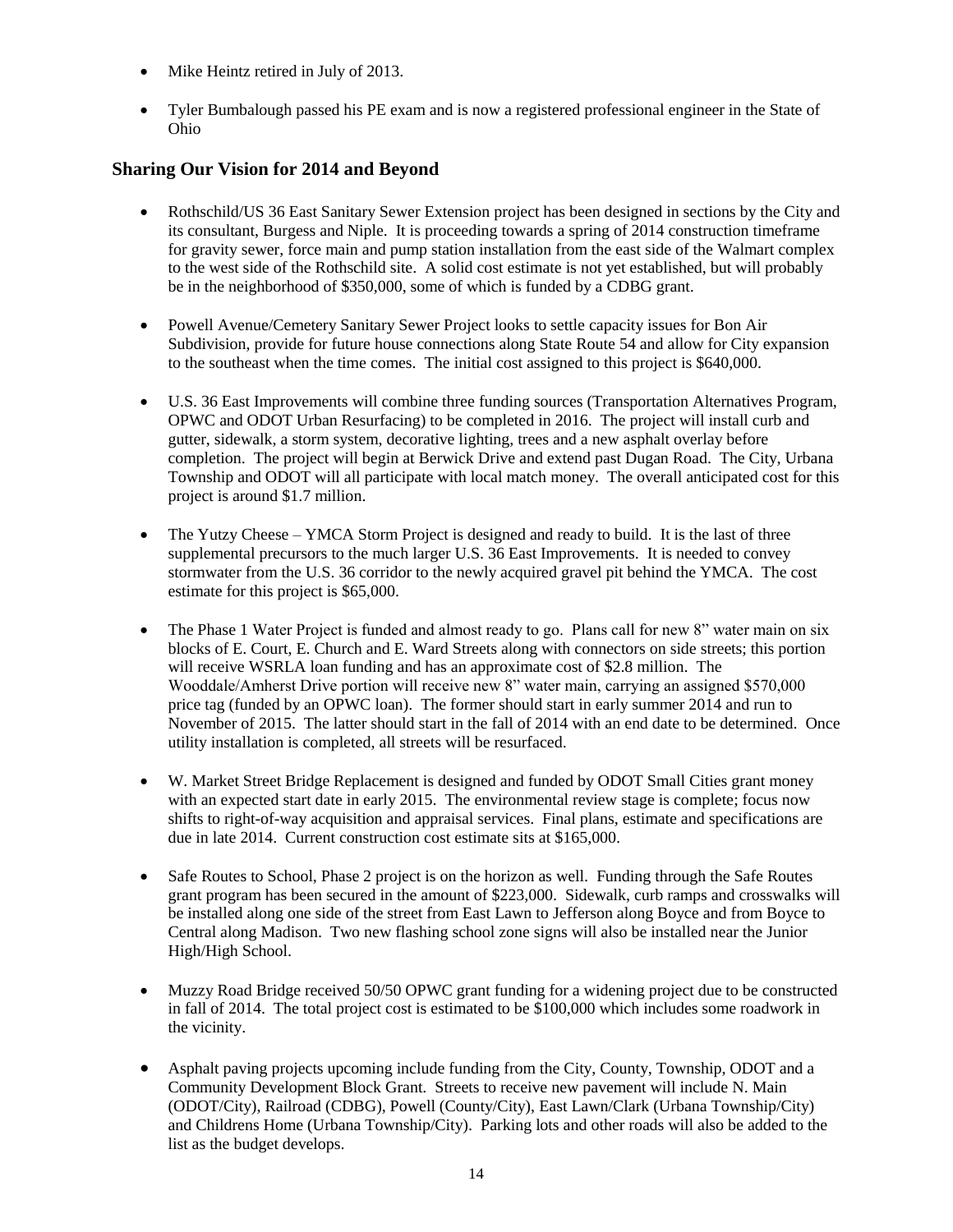# **Facility Management**

## **Construction / Procurement**

- Directed the installation of two rooftop air conditioning units for Administration & Prosecutor.
- Contracted an infrared roof survey for the Municipal Building and WWTP
- Guided the decision making process for securing an electrical procurement contract through 2016, which will provide an estimated first-year savings of approximately \$50,000
- Approval from Board of Control on Entryway Doors w/ ADA compliant operator, Training Tower doors and windows, Municipal Building window replacement.
- Finalized the plan for the Municipal Building window replacement, slated for early 2014 completion.
- Developed, supervised and obtained pricing on roof replacement for the Airport hangar structure through capital budgeting.
- Consolidated janitorial services and supplies into one service contract.

## **Preventative Maintenance**

- Coordinated preventative maintenance on HVAC equipment for the cooling season at the Municipal Building, FD and PD.
- Completed a multi-year contract with Honeywell for building heat and controls.
- Coordinated preventative maintenance on heating equipment for the Municipal Building, FD, PD and Armory Fall Heating Season.
- Completed preventative maintenance on overhead doors at the Municipal Building and Airport.
- Cleaned and painted storage area for the FD to relocate records from the boiler room.
- Developing the hierarchy for approval on the "*Facility Dude"* PM system.
- Implemented the plan toward validating the pneumatic controls for the old part of the Municipal Building.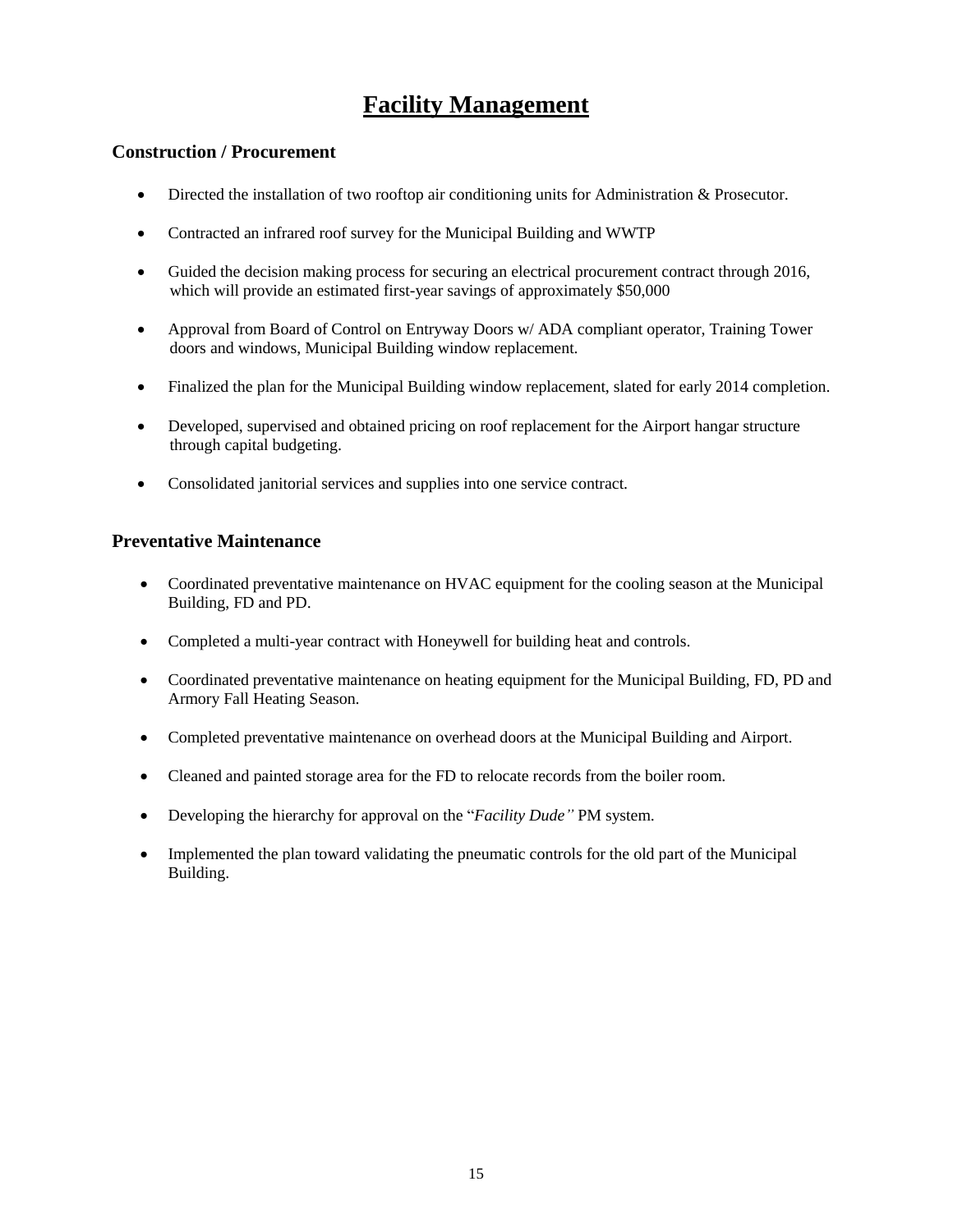## **Finance**

## **Overview**

The Department of Finance is made up of Utility Billing, Income Tax and Accounting under direction of the Director of Finance. The Department of Finance is located on the first floor of the City building with office hours from 8:00 a.m. until 4:30 p.m. Monday through Friday. Detailed information, frequently asked questions, forms, policies, procedures and rate schedules are available on the City of Urbana website at [www.urbanaohio.com.](http://www.urbanaohio.com/) Please visit individual department web pages for information specific to each area.

### **Utility Billing**

Utility Billing has an employee headcount of 1.5 FTE who are responsible for servicing approximately 4,600 utility customers each month. The office processes billings and provides customer service for water, sewer and recycling. Utility bill printing and mailing are currently outsourced to a third party processor. After registering, utility customers can view their bill online at the City of Urbana website.

The following summarizes the Utility Billing Office activity in an average month:

- 4,600 utility customers billed
- 1,300 customers receive delinquent notices
- 200 customers receive shut off notices
- 20 customers have utility service disconnected

### **Income Tax**

The Income Tax office provides tax related services to individuals and businesses, and is serviced by an employee headcount of 1 FTE. The income tax rate for the City of Urbana is 1.4%, and individuals paying income tax to another municipality are eligible for a credit of up to 1%.

The following summarizes annual average Income Tax Office activity:

- 4,500 active individual income tax accounts
- 1,000 active business tax accounts
- 1,300 active withholding accounts

City of Urbana residents are required each year to file a timely income tax return. Each year approximately 1,000 income tax returns are not filed timely.

### **Accounting**

The Accounting office has an employee headcount of 3 FTE including the Director of Finance. The office prepares an annual budget, based on a fiscal calendar year, which includes operating revenues and expenditures and capital expenditures. Annually on average, 2,500 checks are issued for authorized disbursements. The capital expenditure budget is funded at a minimum of 25% of the annual income tax collections.

The Accounting office oversees the collection of all incoming revenues, the disbursement of authorized funds, the investment of available funds and the issuance of authorized debt instruments. They are accountable to lead and oversee the annual city audit.

- Redevelop effective process to return ambulance billing in-house
- Embrace technology to incorporate updated payment opportunities for utility billing, income tax, and various other departments.
- Develop resource planning principles that guide budget planning and decision making
- Develop a repository of statistical data for comparative analysis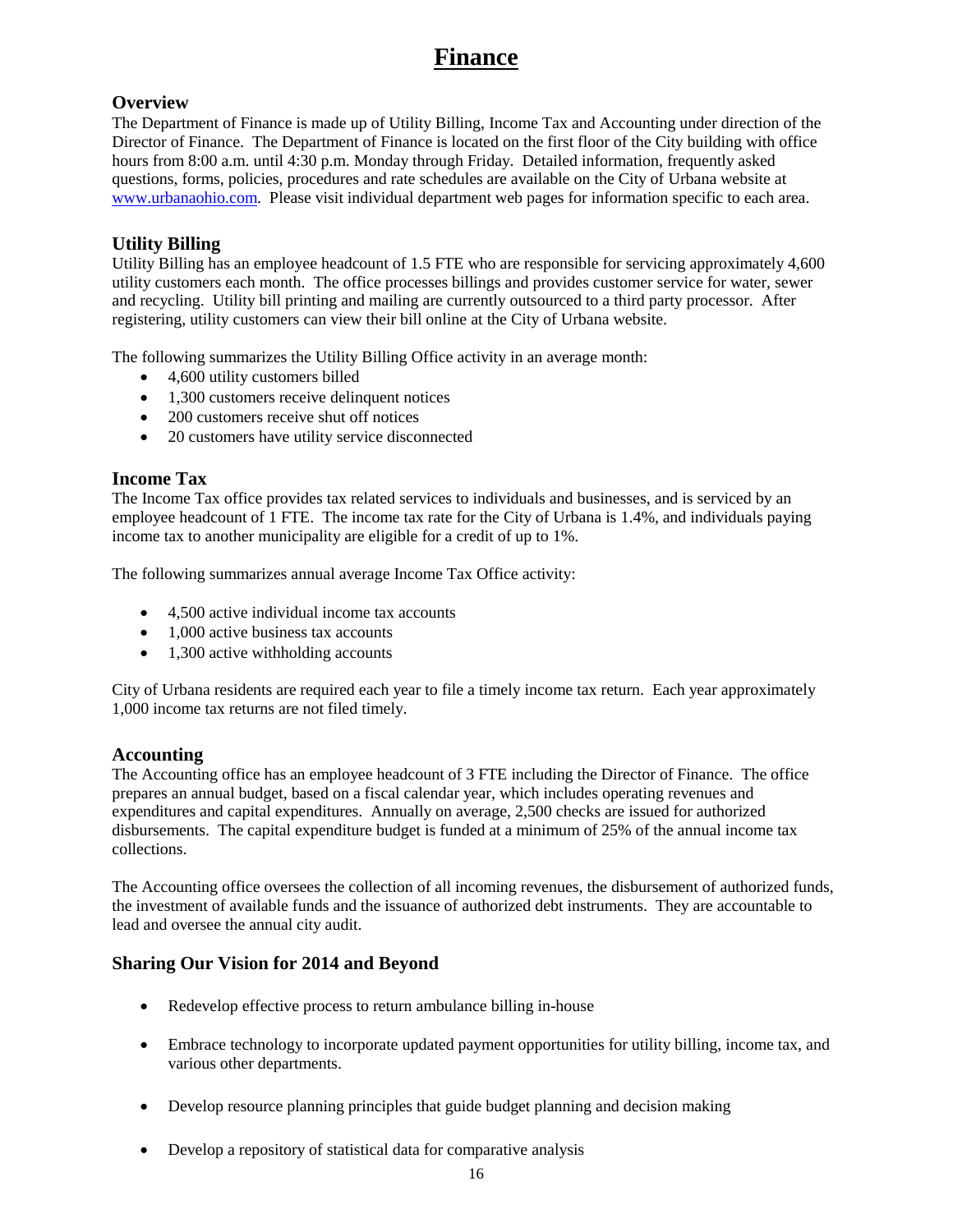# **Fire & EMS**

## **Major Initiatives Completed**

- In February of 2013, we contracted with Medicount Management to complete our EMS Billing. We believed with their expertise in the billing field we may be able to be more efficient in our billing process. Unfortunately, this has not been the case. In 2013, Medicount Management was able to generate Approximately 42% of the amount billed. Completing the billing in-house we were able to generate 46%. The 42% does not include the 6.5% Medicount Management was paid for the service. The bottom line is that we generated \$34,000 less in 2013 from 2012. We will be looking into bringing the billing back in-house in 2014.
- Continued to negotiate fire and EMS contracts with the surrounding townships
	- o Urbana Township signed a 4 year contract good until 2015
	- o Union Township elected to go with Mechanicsburg Fire Department for fire and EMS protection in 2014.
	- o Salem Township negotiated a 1 year contract with same specifications as 2012
	- o Concord Township has an active contract until 2015 for EMS only protection.
- The CPR program for the community continues– educating our citizens to the importance and teaching the correct administration of CPR, knowing that this knowledge will someday help to save a life!

The Urbana Fire Division continues to administer car seats to families not able to afford them through grant money from the Champaign County Health Department.

- Assistant Chief Asper and several other paramedics continue to teach student athletic trainers at Urbana University how it deal with spinal injuries and how to assist with setting up landing zones if a medical helicopter is needed during a sporting event.
- 2013, brought on the digital age at the Fire Division. Last year we planned to put laptop computers in the medic units and engines. We found that the computers did not suit our needs - instead we installed I-Pad's in all three medic units, Engine 1, Engine 4, and both staff vehicles. We can now map out the locations of calls as well as see where key items are that we may need to use such as hydrants or key lock boxes. Previously, we had large binders with detailed maps; now our Emergency Response guidebooks among other resources are available in the I-Pad. In the near future EMS providers will enter call data into the I-Pad as well.
- Additional technology improvements include putting our daily paperwork into digital form. The Captains now complete their daily activity reports on the computer. All time off requests and training reports are also completed on the computer, reducing the amount of paper use. We will continue to reduce our carbon footprint in 2014.
- We received a grant to partially fund a fire training facility that will be built in 2014.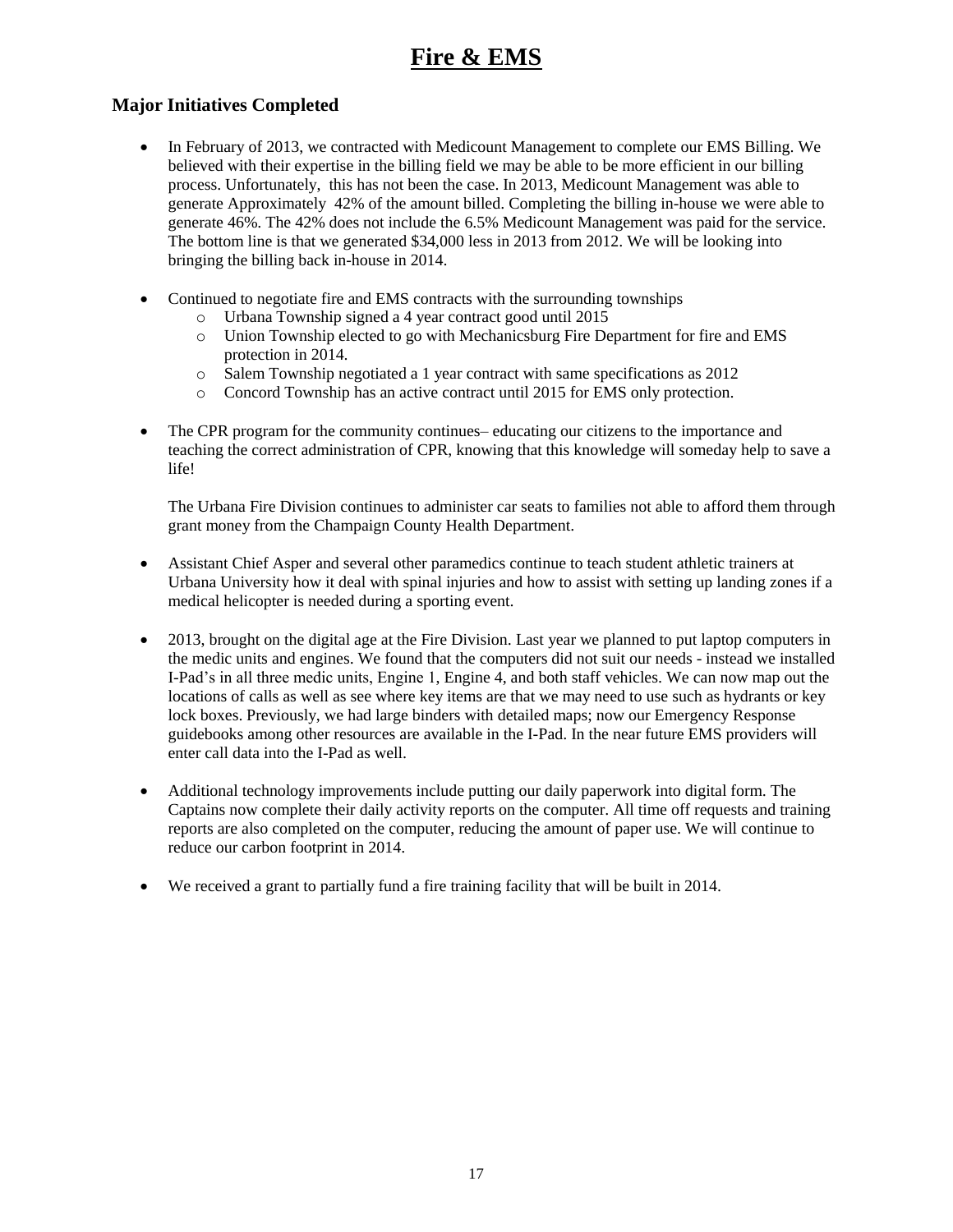## **Operations Summary**

|                             | 2013         | 2012        | 2011        | 2010        | 2009        | 2008        | 2007        |
|-----------------------------|--------------|-------------|-------------|-------------|-------------|-------------|-------------|
| <b>EMS Runs</b>             | 1795         | 1912        | 1849        | 1885        | 1745        | 1873        | 2029        |
| City                        | 1424         | 1529        | 1469        | 1460        | 1342        | 1446        | 1549        |
| Rural                       | 359          | 356         | 362         | 398         | 382         | 378         | 429         |
| Mutual Aid                  | 12           | 27          | 18          | 27          | 21          | 49          | 51          |
| <b>Motor Vehicle Acc.</b>   | 117          | 113         | 138         | 148         | 148         | 145         | 142         |
| City                        | 60           | 55          | 74          | 76          | 76          | 81          | 76          |
| Rural                       | 51           | 52          | 59          | 72          | 72          | 64          | 66          |
| Mutual Aid                  | 6            | 6           | 5           |             |             |             |             |
| <b>Fire Runs</b>            | 411          | 451         | 446         | 515         | 548         | 697         | 595         |
| City                        | 302          | 323         | 334         | 380         | 356         | 507         | 425         |
| Rural                       | 96           | 101         | 80          | 107         | 158         | 151         | 132         |
| Mutual Aid                  | 13           | 27          | 32          | 28          | 34          | 39          | 38          |
| <b>Fire Loss/Saved Est.</b> |              |             |             |             |             |             |             |
| City                        | \$136,870    | \$398,826   | \$476,800   | \$928,341   | \$76,200    | \$431,712   | \$237,510   |
| Rural                       | \$51,951     | \$58,320    | \$55,600    | \$183,000   | \$157,200   | \$915,261   | \$503,030   |
| City Property Saved         | \$3,065,390  | \$1,333,249 | \$1,346,500 | \$4,173,766 | \$7,653,640 | \$8,959,658 | \$2,575,890 |
| Rural Property Saved        | \$761,000    | \$160,530   | \$60,400    | \$452,345   | \$1,811,310 | \$7,456,390 | \$815,000   |
| <b>Receipts</b>             |              |             |             |             |             |             |             |
| <b>EMS</b> Receipts         | \$390,508.31 | \$424,870   | \$405,620   | \$432,204   | \$445,155   | \$358,426   | \$376,993   |
| Other Receipts              | \$437,455    | \$215,979   | \$174,105   | \$208,866   | \$160,081   | \$156,502   | \$206,283   |
| <b>Statistics</b>           |              |             |             |             |             |             |             |
| <b>Training Hours</b>       | 5826         | 5618        | 6104        | 6023        | 6035        | 7069        | 6369        |
| Vehicle Maintenance Hours   | 140.2        | 169         | 28          | 45.5        | 166         | 1043        | 201         |
| Initial Inspections         | 134          | 192         | 77          | 120         | 155         | 125         | 128         |
| City Re-inspections         | 84           | 179         | 9           | 9           | 18          | 29          | 84          |
| Consultations               | 40           | 85          | 15          | 24          | 39          | 21          | 15          |
| Lectures/Tours              | 12           | 28          |             | 10          | 28          | 32          | 29          |
| Number of Adults            | 90           | 172         |             | 75          | 676         | 562         | 305         |
| Number of Children          | 1634         | 2623        | 1306        | 397         | 1816        | 2000        | 1997        |
| Vacation Hours Used         | 4218         | 3848        | 5018        | 4273        | 5079        | 4924        | 4217        |
| Sick Hours Used             | 2238         | *4191       | $*3641$     | 2153        | 1504        | 2019        | 2683        |
| Comp Hours Used             | 785          | 936         | $1017\,$    | 1011        | 1485        | 1350        | 1877        |
| Personal Hours Used         | $**1636$     | 548         | 722         | 633         | 899         | 757         | 647         |
| Duty Overtime Hours         | 570          | 619         | 1339        | 1996        | 2299        | 2393        | 2723        |
| Training Overtime Hours     | 74           | 220         | 294         | 24          | 351         | 632         | 574         |
| Holiday Hours Earned        | 2115         | 1699        | 1699        | 783         | 2155        | 1945        | 2190        |

\*Several members had injuries, illnesses or family illnesses again this year that caused an increase in sick leave use.

\*\*Personal Time use has increased due to a policy change that requires a 72 hour notice prior to using Vacation or Comp Time. Personal Time is the only allowable time off with less than 72 hours' notice.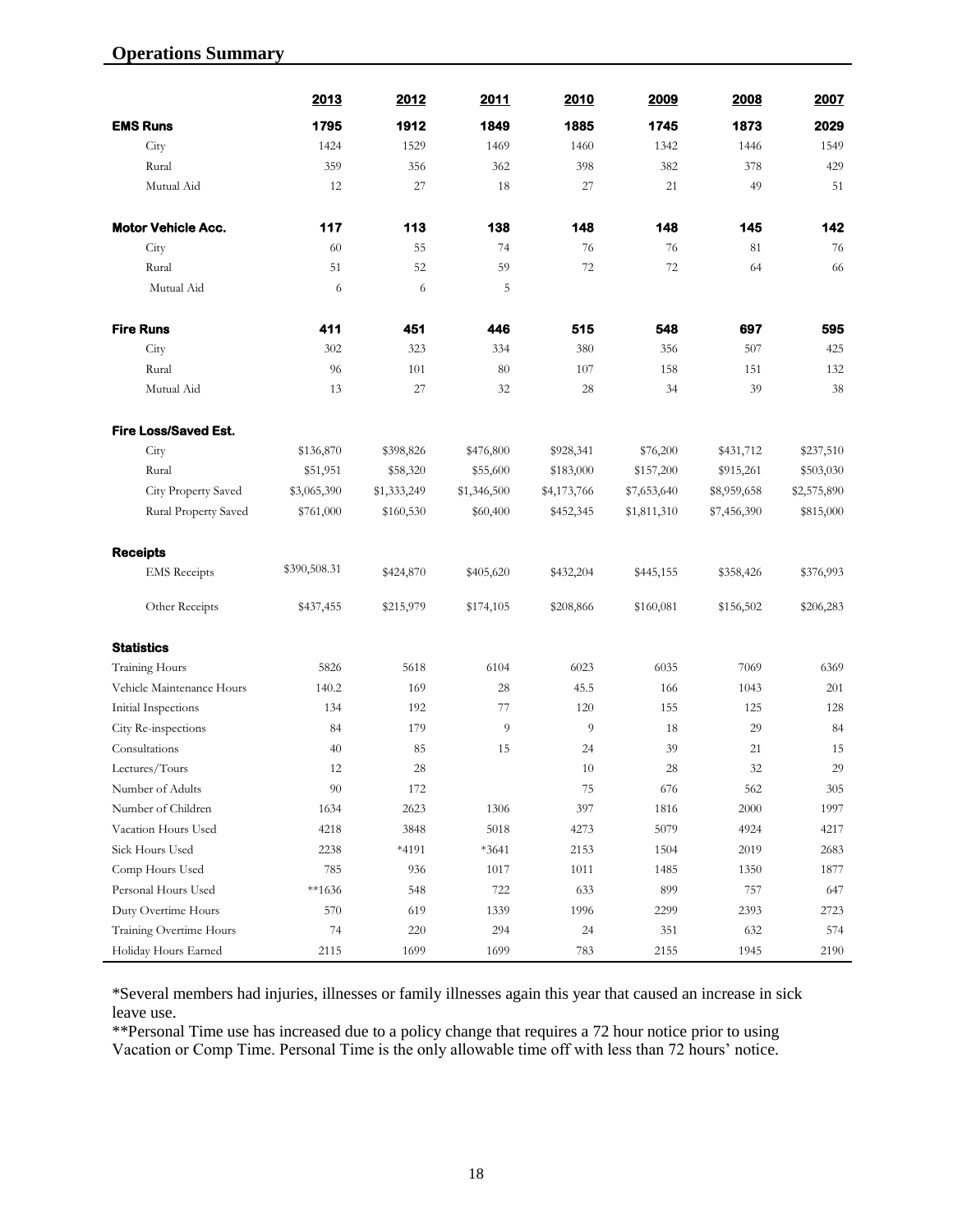- Bring EMS Billing back in-house to improve our billing efficiency.
- Move Fire and EMS reporting to digital (instead of using paper).
	- o Continue using the I-Pads that have been installed in our vehicles to improve our response efficiency during EMS Operations.
	- o Continue using the I-Pads in the engines and staff vehicles to allow easier access to preplans of buildings, mapping and hydrant information
- In 2014, we plan to build a fire training facility. We received an anonymous donation for half the cost to build the facility. With the help of the Colin Stein and the Street Department, we have prepared a site north of the airport to become the training grounds. Currently, the Urbana Fire Division does not have a fire training simulator or area to maintain competency in Fire, EMS, Haz Mat and Rescue situations. We will look at constructing an inexpensive fire training lab that will be able to accommodate these training sessions. In the past we have to look for houses that we can burn for this type of training. These can be costly to set up for training. We can build the fire lab using intermodal containers and having areas that we can burn in for our annual live fire training. This in turn will help improve our ISO rating in the future.
- In 2014, we will begin operations to improve the interior look of the fire division by cleaning, painting walls and renovating the old bay floor. Some improvements started in 2013 but we will continue to these types of improvements to show our pride in the fire division and for the community.
- In 2015, the building expansion will be paid off and will free up some funds for these purchases. We will prepare to purchase a new ambulance in the late 2015 and hopefully take delivery in early 2016. Chief Keller continues to look into possibly purchasing the Urbana Township Vehicles in order to have all the fire division vehicles and equipment owned by the city. There is also discussion about Urbana Township forming a fire district with Union Township, Goshen Township and the Village of Mechanicsburg. We will continue to work on maintaining our current fire and EMS districts.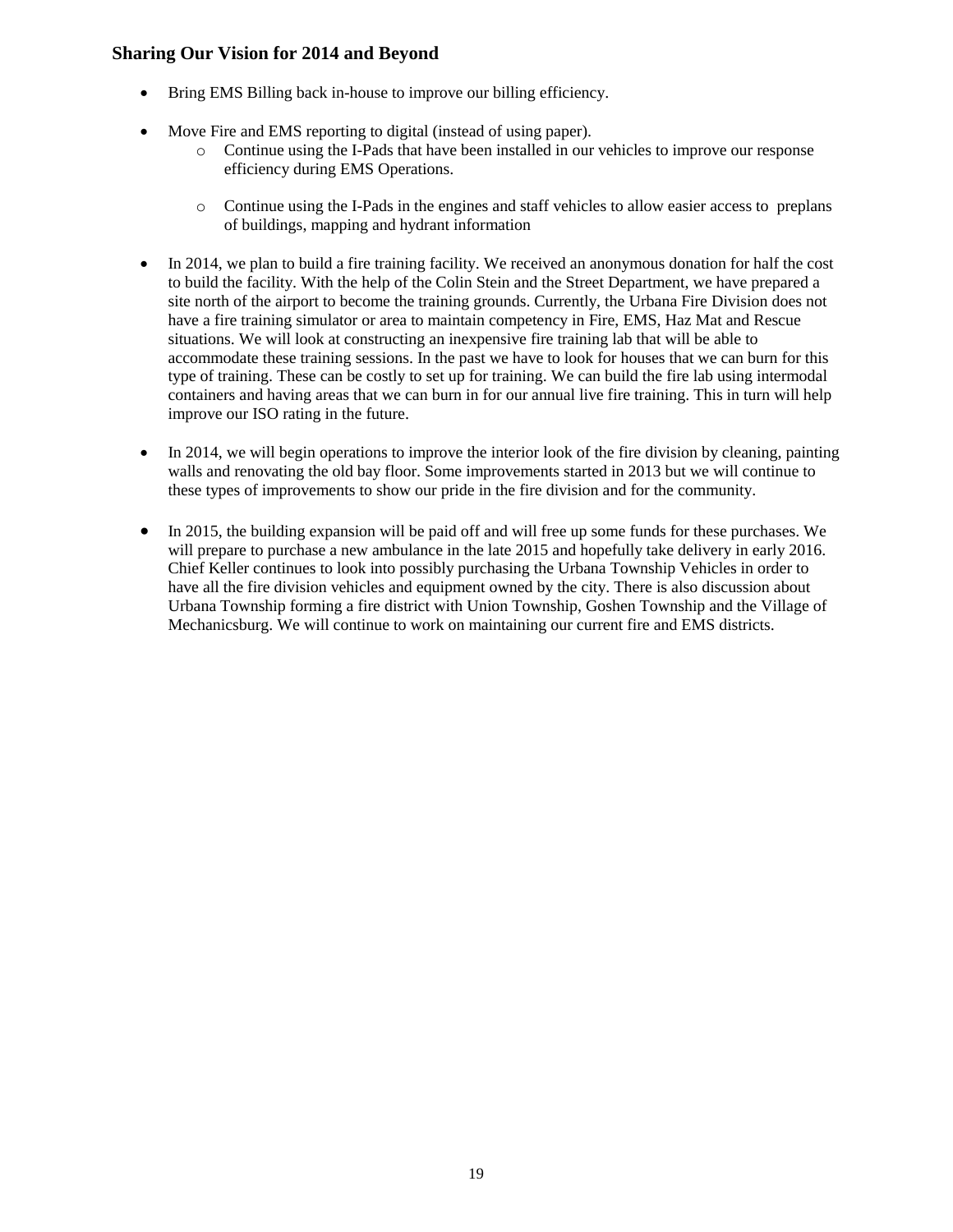# **Parks & Recreation**

The Urbana City Park system, headquartered at 731 Children's Home Road, encompasses over 120 acres and provides a variety of recreational opportunities for the citizens of the community. Included in the Parks and Recreation Division is the operation and maintenance of Melvin Miller Park, along with smaller City Parks including, Gwynne Street Park, Barbara Howell Park and the Roadside Park.

Offerings at Melvin Miller Park include an 18-hole disc golf course (new in 2013), two (2) sand volleyball courts (new in 2013), six (6) horseshoe pits (rebuilt in 2013), thirteen (13) baseball/softball fields, thirteen (13) soccer fields, one (1) football field, two (2) basketball courts, two (2) tennis courts, three (3) handball/racquetball courts, The Wendell Stokes swimming pool, three (3) playgrounds, three (3) shelter houses with picnic tables, a twelve (12) acre "Frontier Land", with playground equipment and unpaved trails, and a two (2) acre fishing pond.

Our Gwynne Street Park is located at 251 Gwynne Street and offers one (1) baseball/softball field, along with a swing set. Barbara Howell Park, located on E. Market Street consists of one (1) basketball court, a shelter house with picnic tables and a playground area. The Roadside Park at East State Route 29 provides two (2) shelter houses.

### **Operations Summary:**

- Misc. Park Activities
	- o Worked with *Champaign County Citizens for Canines* to open "Fido's Field" in Melvin Miller Park, Urbana's first park facility devoted to pets
	- o Installed new tennis backboards with funds donated by Security National Bank
	- o Adult Softball
		- 16 Teams playing in Spring and Fall
		- **2** Tournaments
	- o Park staff prepared fourteen (14) fields daily for UYS baseball, softball, soccer and football as well as the special weekend tournaments.
	- o Worked with the Champaign County Arts Council to provide *Concerts in the Park*
	- o Worked with Urbana Youth Sports to facilitate the (1st Annual) *Urbana Youth Sports Festival*
		- Planned, created, submitted, administered \$7500 grant from *Logan/Champaign County Mental Health, Drug, and Alcohol Services Board* – provided funds for two(2) sand volleyball courts
		- Raised over \$4500 in business donations, providing activities for the public during the festival (including a new aerator and stock for the *Fishing Derby*)
	- o Rentals
		- 140 Shelter Rentals
		- 22 "The Deck" Rentals
	- o Park staff, in collaboration with Elmo Layman, removed an additional thirty (30) trees infested with the Emerald Ash Borer.
- The Wendell Stokes Swimming Pool
	- o Due to inclement weather, the pool closed early a total of 20 days
	- o Total Revenue of \$46,155.00 was a direct result of the following activities:
		- 162 Season Memberships
		- <sup>246</sup> Swim Lessons (111 complimentary lessons administered to season pass holders)
		- **19 Pool Rentals**
		- 2 Complimentary (UYS, UPD,)
		- 68 Swim Team members
		- 2 Home Swim Meets

The park staff continues to work closely with Urbana Youth Sports (UYS) to support the growing number of youth activities located within the Park system.

UrbanaYouthSports.com/UrbanaYouthSports.org continues to offer current information, forms, relevant headlines, and upcoming clinics. The new website includes so much more than it has in the past. One of the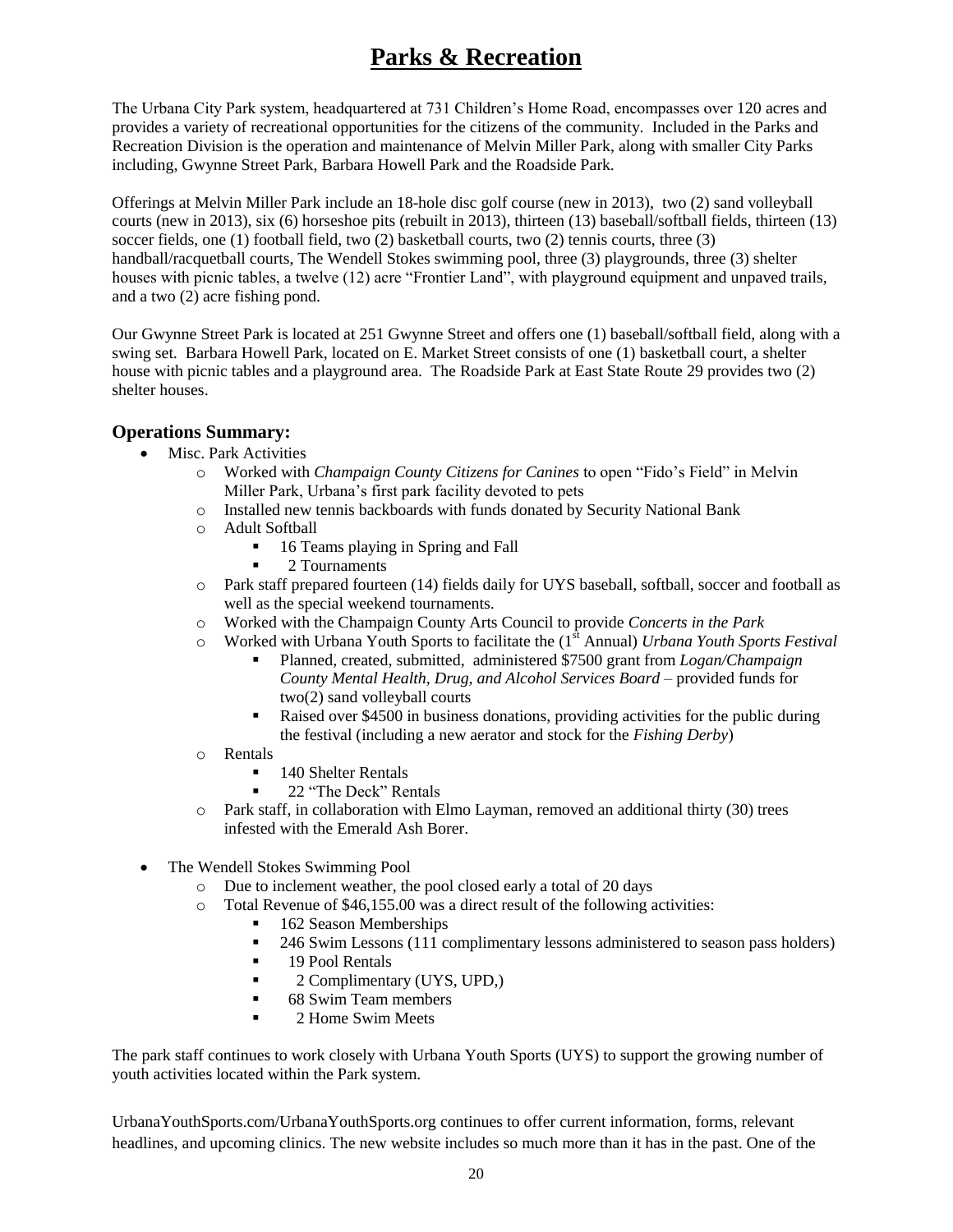most recent additions features the option for members to sign-up online using a Credit Card. If you have any questions or comments, please contact [UrbanaYouthSports@live.com](mailto:UrbanaYouthSports@live.com)

- Review of Urbana Youth Sports 2013 operational statistics:
	- o Baseball/Softball (including 4 teams & 39 children in the Miracle Youth League)
		- 66 Teams
		- **508 Participants**
		- **171 Volunteers**
	- o Swim Team (1 Home Meet)
		- $\blacksquare$  7 Teams
		- **68 Participants**
		- **52 Volunteers**
	- o Soccer
		- 35 Teams
		- 353 Participants
		- **105 Volunteers**
	- o Football
		- 12 Teams (including 10 area teams)
		- 44 Local Participants
		- **35 Volunteers**
	- o Football Cheerleading
		- 12 Teams (including 10 area teams)
		- 27 Local Participants<br>■ 5 Volunteers
		- 5 Volunteers
	- o **Total 2013 UYS Involvement**
		- **132 Teams (including area teams)**
		- **1000 Local Participants**
		- **368 Volunteers**

- Driveway & Parking area improvements
	- o Sealcoat
	- o Striping
- Paint, repair fencing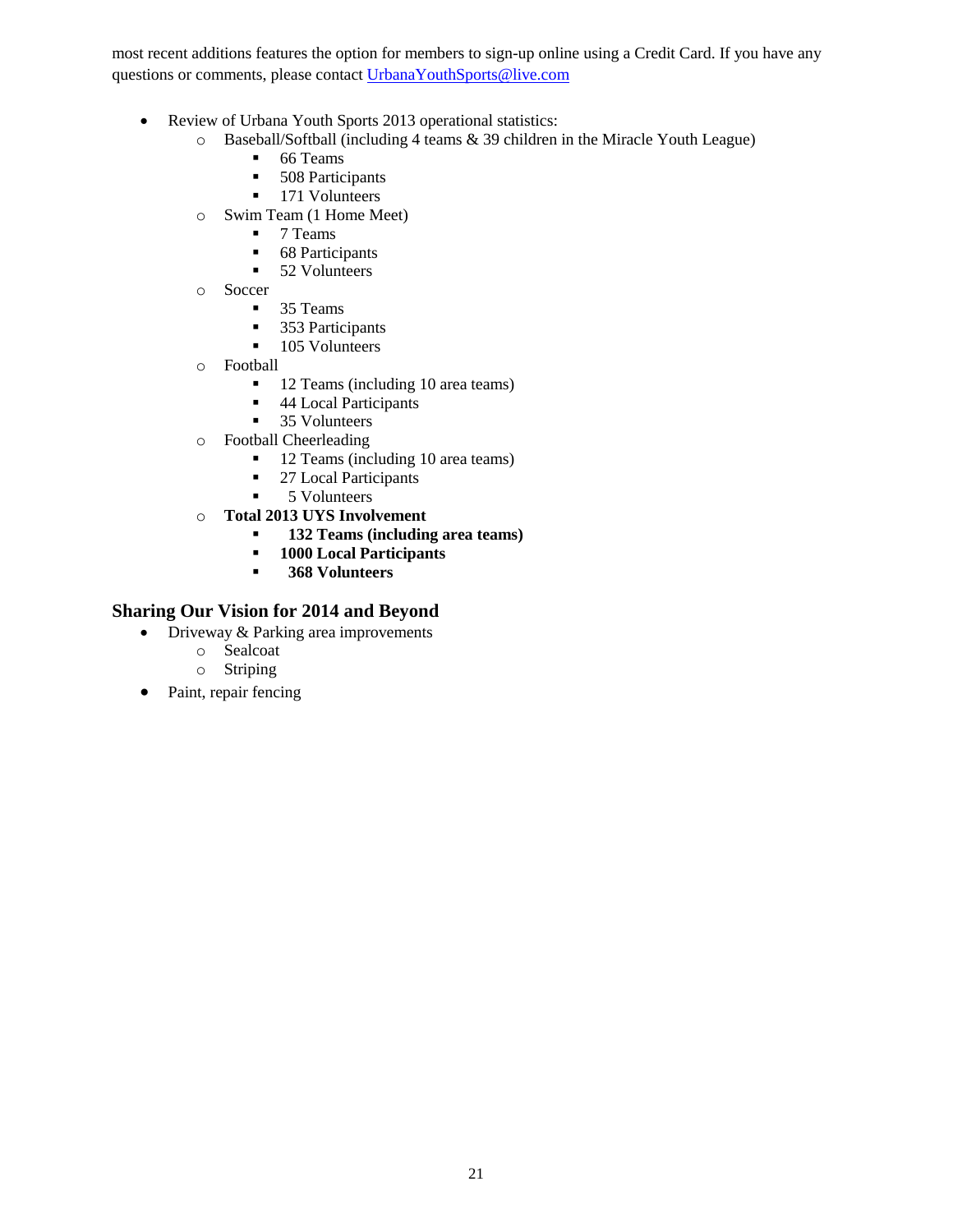## **Police**

**"We, the members of the Urbana Police Division, pledge to provide professional, quality service with integrity and teamwork, to keep Urbana a pleasant place to live, work and visit."**

### **Major Initiatives Completed**

- New Property/Impound facility Work began on transforming the old Armory into a new Property/Impound facility for the police division. At the close of 2013 the renovation had not be completed and the PD still struggles with large storage for large evidentiary items and has not updated its impound program. Once the facility is made ready (hopefully in 2014) the police division will begin using this resource immediately to provide better service to our customers.
- Concealed Carry training/certification In April of 2013 the Urbana Police Division provided free Concealed Carry training and certification for 22 individuals including city employees, or associates of city employees. Sgt. David Reese spearheaded the project and enjoyed the time spent with the group helping them to become certified in concealed carry laws.
- Community Drug Awareness program During the year, the Urbana Police Division provided a program on current drug problem issues facing our community with a goal of raising attendees awareness to the issue and to help them to help the police in our fight to rid the community of these problems. The program was presented to the Tri-County Action group and to the residence hall staff & student leaders at Urbana University as they prepared for a new school year.
- Employee Identification Card program The police division took on a new initiative for the city to oversee an Employee Identification Card program as a better way of credentialing city employees as they work throughout the community representing the city of Urbana. The cards issued to employees through the police division contain a photo identification to go along with name and division the employee is assigned. The card is also used to gain entry into places throughout the city that requires electronic access approval. Ofc. Steve Molton spearheaded this project.
- New Fitness Standard The patrol officers began a Fitness Standard requirement for which current employees have a grandfather clause which excuses them from participating but requires any new hires to pass annually. The new standard requirement has a monetary reward for those patrol officers who successfully pass the annual testing. In 2013, Officers Shawn Schmidt, Robbie Evans, Mike Cooper & Jason Kizer were successful in passing the test. Additionally, Sgt. David Reese, Sgt. Josh Jacobs, Lt. Seth King and Chief Matt Lingrell also were successful in passing the testing, however they are not subject to receiving any monetary reward.
- Police Honors Memorial Display cabinet Officers Mike Cooper and Jason Kizer helped the police division meet its long desired goal of renovating the UPD conference room to include a display case to show older equipment and to give honor and respect to past and present Urbana police employees for special efforts that helped the Urbana community.
- A.L.I.C.E. program -- Alert, Lockdown, Inform, Counter, Evade In March of 2013 the Urbana Police Division began providing the ALICE program to interested groups to teach them the most up-to-date preferred protocol for individuals to follow in the event of a active killing situation. A pamphlet was also developed and is available to the public which highlights the points covered in the ALICE program. During 2013 Officer Chris Snyder presented the program to the following groups:

Schaffer Industries / RT Bundy, Inc. Cable United Methodist Church Lawnview Workshop Saint Paris Library Rittal CRSI YMCA Heartland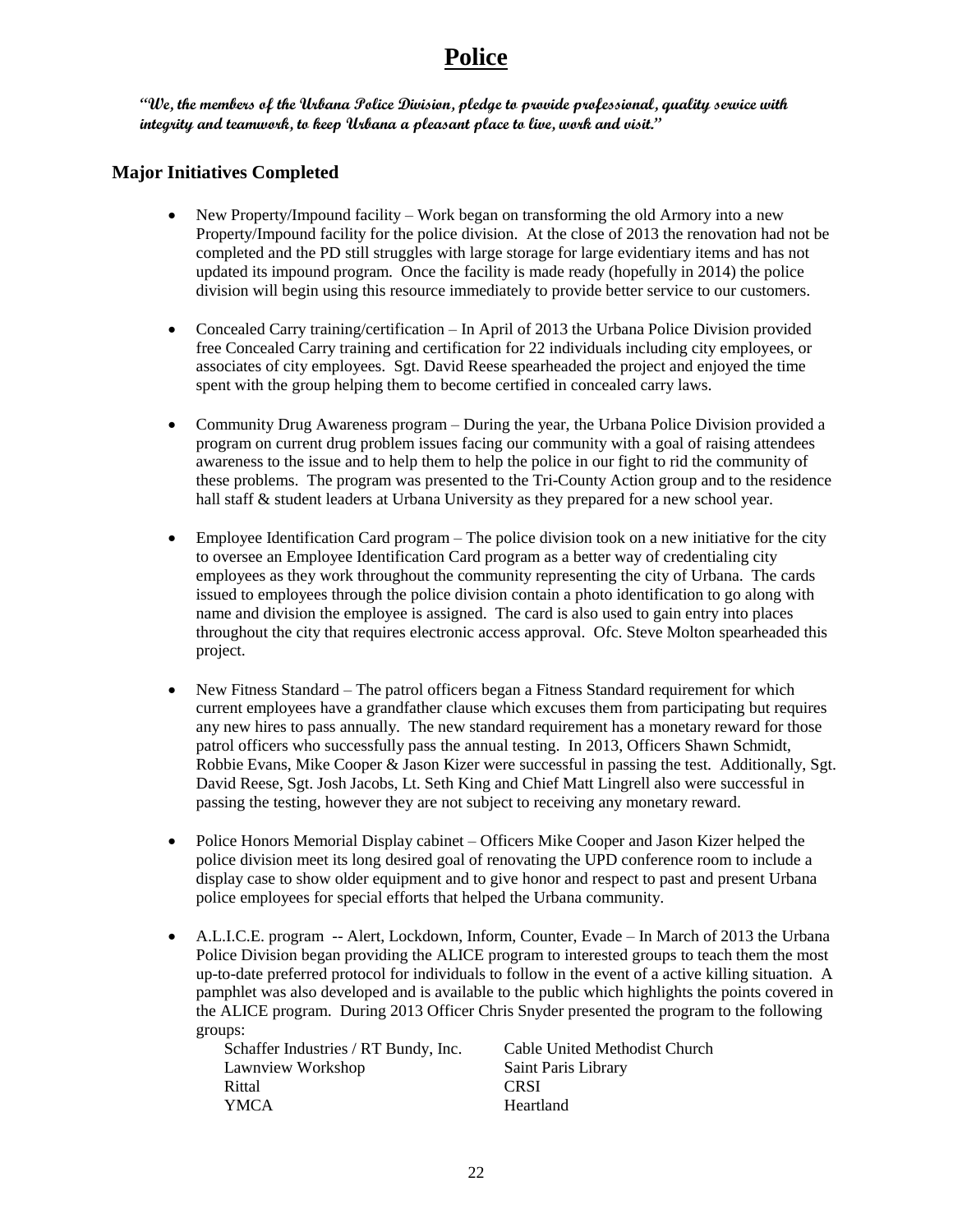- Update of City Building (UPD) security camera system -- The police division took on and completed a project for the city that switched over our outdated security camera system to a new digital system, which required new wiring and cameras to be strategically placed in and around properties owned and managed by the city. Sgt. John Purinton spearheaded the project.
- Presenter's at Statewide Ohio Investigator's Conference Lt. Seth King and Sgt. Josh Jacobs, along with agents from the Ohio Bureau of Criminal Investigations were presenter's on the 2012 Jessica Rae Sacco homicide at the September Statewide Criminal Investigator's conference that was held in Columbus.
- New Drug Enforcement Strategy In 2013 the police division implemented a new strategy to fight the overwhelming issue of illegal drug abuse and trafficking in Urbana. The results of the new strategy showed we had tremendous success in our new efforts to combat this issue.
- 8 Search Warrant Drug Raids of homes were conducted in 2013, which in addition to the criminal prosecutions against the individuals from those locations, resulted in 6 of the 8 homes becoming vacant due to the raids.
- We developed and presented many more drug arrests for prosecution than in recent years.

| 2011 | 2012 | 2013 |
|------|------|------|
| 108  | 171  | 308  |

• Outreach Efforts in 2013

Drug arrest stats:

We believe we must continue to meet the needs of our community in as many ways as possible by providing various Outreach efforts that help us to develop lasting partnerships and to strengthen professional relationships in our community.

- o Mascot "Officer Stanley" / appearances at Community events and school/classroom presentations / year round
- o Are You Okay? (RUOK) Daily safety checks for our elderly & homebound / year round
- o FOP Easter Egg Hunt / April
- o Safety Town / June
- o UPD/FOP Community Night Out / August
- o FOP Halloween Treats / October
- o FOP Community Christmas / December
- o Criminal Justice Internships / 2-3 per year
- o Public Speaking & Crime Prevention programs / year round
- o FOP high school scholarships for Criminal Justice majors
- o FOP sponsorship of Youth sports teams
- o FOP Fair purchases
- Training in 2013
	- o Emergency Driving & Shoot/Don't shoot simulators (Division)
	- o A.L.I.C.E. system (Snyder)
	- o Hostage/Crisis Negotiations (Roberts & Schmidt)
	- o Physical Fitness Specialist (Reese)
	- o Officer Involved Shooting Investigations (King)
	- o Armorer's for new weapons (Reese & Cooper)
	- o Single Officer response to active shooter (Burkhammer)
	- o Ohio Attorney General LE Conference (Burkett, Hughes, Pratt & Roberts)
- New Equipment in 2013
	- o Mobile Data Computers (2)
	- o Cruisers (2)
	- o Police Bikes (2)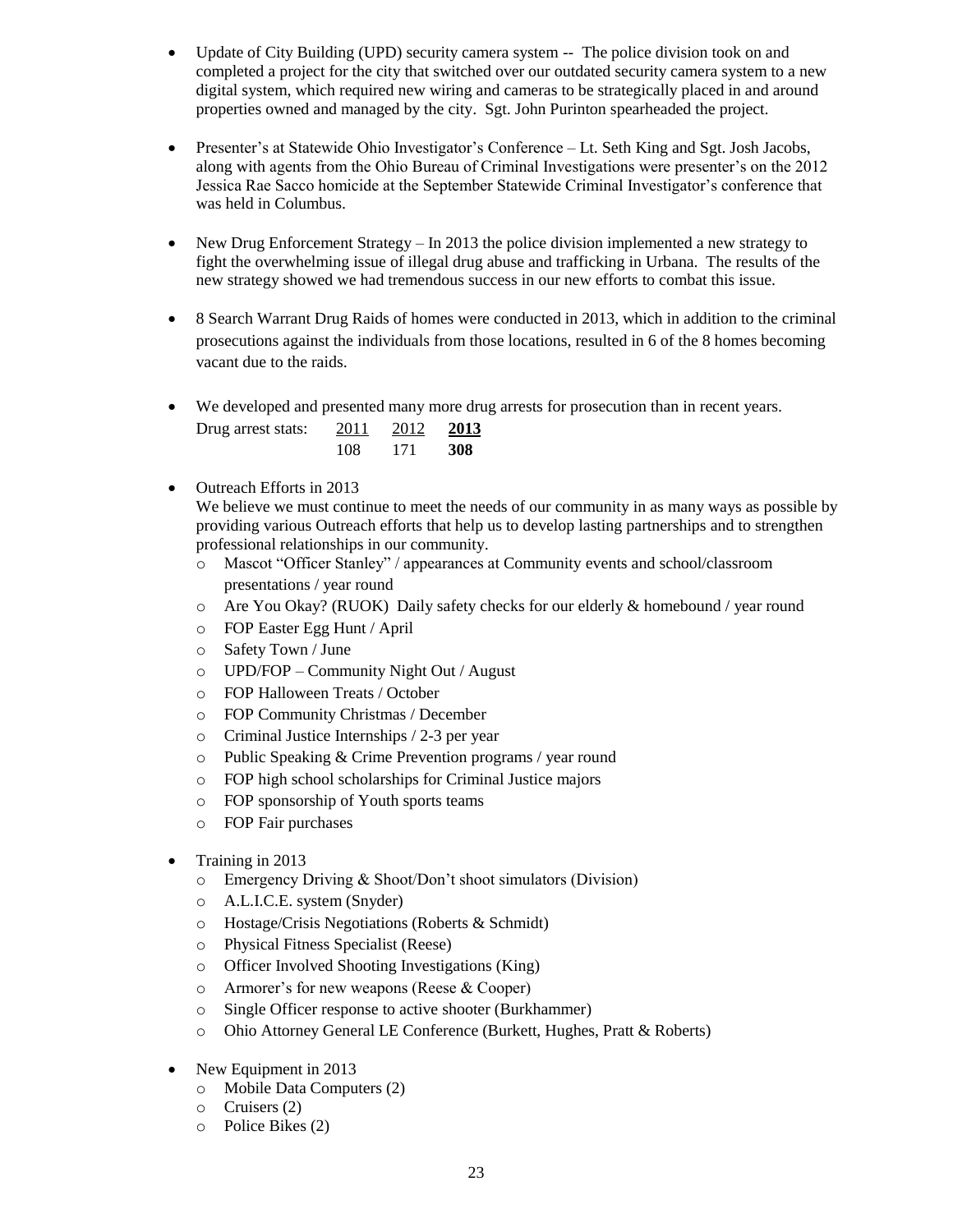- o Weapons as well as tactical packs for patrol cars (because of a trade in of old donated/forfeited weapons that the UPD have taken in over many years, what should have cost us \$21,000 for the new weapons and tactical packs actually cost us only \$6,500, a savings to the city of \$14,500)
- o Digital Camera (2) (FREE donated to us by a local business)
- o Honor Memorial Display Case
- o (8) new Conference Room chairs

#### **Operations Summary**

|                                 | 2013         | 2012   | 2011     | 2010           |  |
|---------------------------------|--------------|--------|----------|----------------|--|
| Calls for Service               | 12,851       | 16,167 | 13,511   | 12,913         |  |
| Arrests                         | 1759         | 1707   | 1391     | 1214           |  |
| Felonies                        | 291          | 168    | 161      | 151            |  |
| Misdemeanors                    | 1468         | 1539   | 1230     | 1063           |  |
| <b>Offense Reports</b>          | 1898         | 2049   | 1716     | 1689           |  |
| Homicides                       | 0            |        |          | $\theta$       |  |
| Robberies                       | 6            | 3      | 7        | $\overline{4}$ |  |
| <b>Burglaries</b>               | 71           | 93     | 112      | 55             |  |
| Rapes                           | 7            | 9      | 2        | 5              |  |
| <b>Sexual Assaults</b>          | 9            | 16     | 28       | 15             |  |
| Assaults                        | 130          | 142    | 112      | 154            |  |
| Thefts                          | 425          | 516    | 387      | 369            |  |
| <b>Auto Thefts</b>              | 19           | 21     | 28       | 10             |  |
| Forgery/Fraud                   | 95           | 68     | 75       | 55             |  |
| Vandalism/Criminal Damaging     | 168          | 240    | 161      | 122            |  |
| Drug Offense                    | 308          | 171    | 108      | 107            |  |
| <b>Traffic Citations</b>        | 1336         | 1695   | 977      | 844            |  |
| OVI's                           | 108          | 105    | 89       | 99             |  |
| DUS's                           | 173          | 224    | 88       | 154            |  |
| Speed                           | 240          | 493    | 196      | 89             |  |
| <b>Traffic Control Device</b>   | 51           | 91     | 54       | 96             |  |
| Parking Citations               | 31           | 232    | 266      | 253            |  |
| <b>Crash Reports</b>            | 380          | 419    | 349      | 354            |  |
| <b>Fatal Crashes</b>            | $\mathbf{0}$ | 1      | $\Omega$ | $\theta$       |  |
| <b>Mental Health Complaints</b> | 53           | 154    | 116      | 82             |  |
| Suicide (includes attempts)     | 35           | 41     | 33       | 22             |  |
| Curfew                          | 10           | 14     | 39       | 36             |  |
| Alarms                          | 423          | 454    | 325      | 447            |  |
| Dead Body (non-criminal)        | 19           | 16     | 21       | 26             |  |
| <b>Business/House Checks</b>    | 1264         | 946    | 286      | 163            |  |

- Continue working with the open homicide investigation of Louis Taylor which occurred on October 24, 2011 (he died on November 17).
- Drug Investigations We will continue with our Drug Enforcement strategy (started in 2013), and will train an officer to be certified in Meth Lab cleanups.
- Justify our need to increase our manpower to meet the needs of the division & our community. We are still operating 4 short of full strength.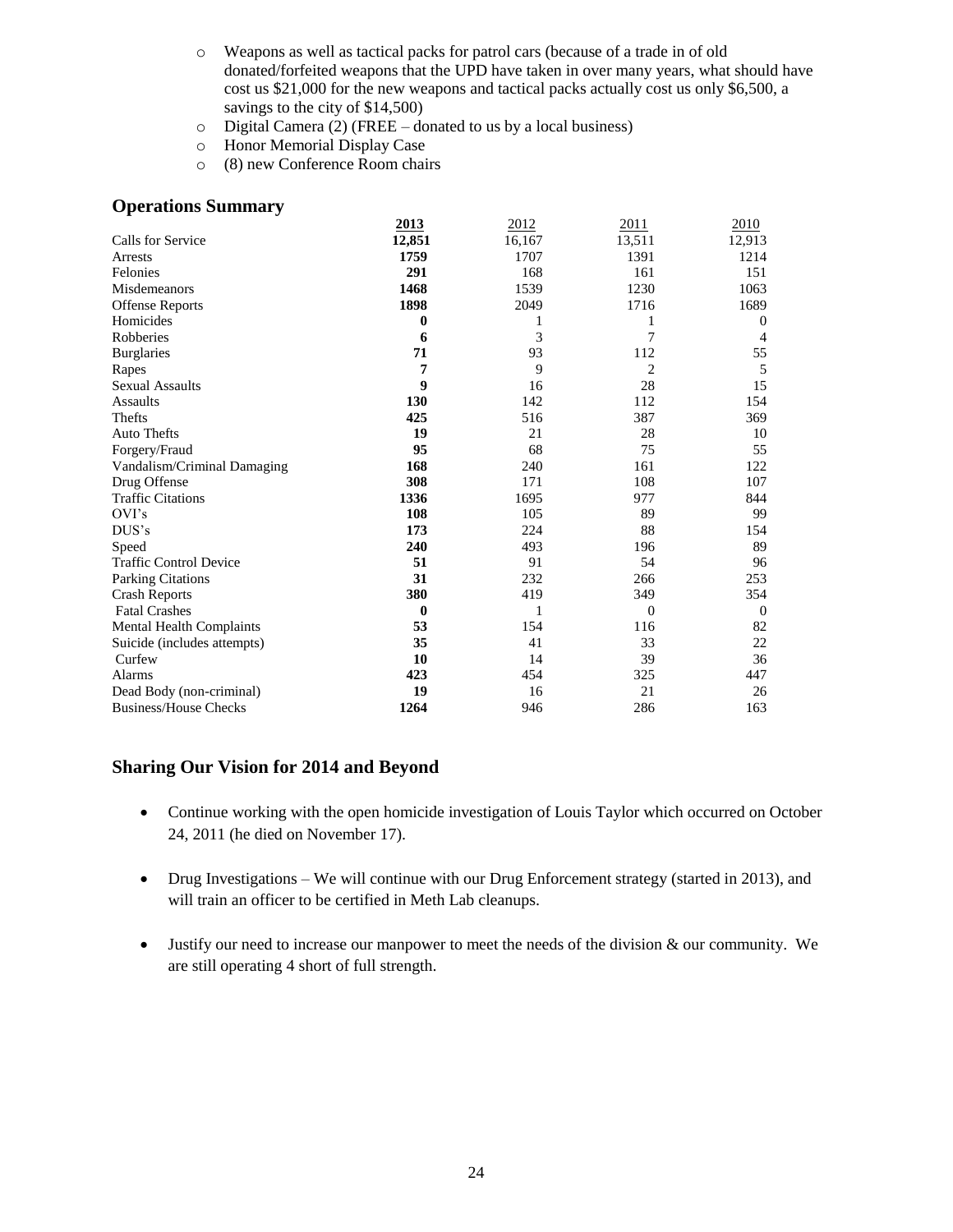# **PUBLIC WORKS Water**

The City of Urbana is committed to consistently deliver a water supply that meets or exceeds all health, safety and quality requirements of state and federal mandates. In addition to supplying safe drinking water, the Water Division also supports key initiatives in the community:

- Promoting public health
- Maintaining adequate flow for the Fire Department
- Supporting a strong economic development initiative and
- Contributing to our community's overall quality of life.

### **Operations Summary**

The Water Division is responsible to the community for the delivery of water required for daily consumption, fire protection and industrial use.

|                                 | 2009      | 2010      | 2011      | 2012      | 2013             |
|---------------------------------|-----------|-----------|-----------|-----------|------------------|
|                                 | Actual    | Actual    | Actual    | Actual    | <b>Projected</b> |
| <b>Million Gallons Pumped</b>   | 715.69 MG | 761.83 MG | 766.16 MG | 733.36 MG | 718.71 MG        |
| <b>Million Gallons Sold</b>     | 475.4 MG  | 483.39 MG | 493.36 MG | 510.46 MG | 431.23 MG        |
| <b>Percent Unaccounted*</b>     | $33.5 \%$ | $36.4\%$  | $35.6\%$  | $30.4\%$  | 40%              |
| <b>Number Water Connections</b> | 5343      | 5383      | 5400      | 5448      | 5454             |

**\*** Increase due primarily to main breaks in an aging infrastructure.

|        | <b>Distribution Repair Digs</b> |        |        |        |                |
|--------|---------------------------------|--------|--------|--------|----------------|
| 2008   | 2009                            | 2010   | 2011   | 2012   | 2013           |
| Actual | Actual                          | Actual | Actual | Actual | Actual         |
|        |                                 |        |        |        |                |
| 86     | 80                              | 92     | 117    | 72     | Q <sub>1</sub> |

In 2013 there were No Violations of the Safe Drinking Water Act.

- Capital Improvement goals for 2014 include:
	- o Establish a Water Tank Maintenance Schedule.
	- o Removal of Unused Monitoring and Exploration Wells.
	- o Replace the Chlorine Feed Building and system at Old Troy Pike.
	- o Upgrade the SCADA system due to phase out of Micro Soft XP
	- o Demolition of Grimes Wells.
	- o Continued upgrading of Chemical Feed systems at SR29 WTP
- The long-term goals include:
	- o Tank Modeling for placement and construction for a new East Tower
	- o Construction of a new East Tower
	- o Looped water lines for tower including Children's Home Road and Dugan
	- o Existing Chlorination System Upgrade
	- o Main Line replacement
	- o Radio or Fix System Read for meters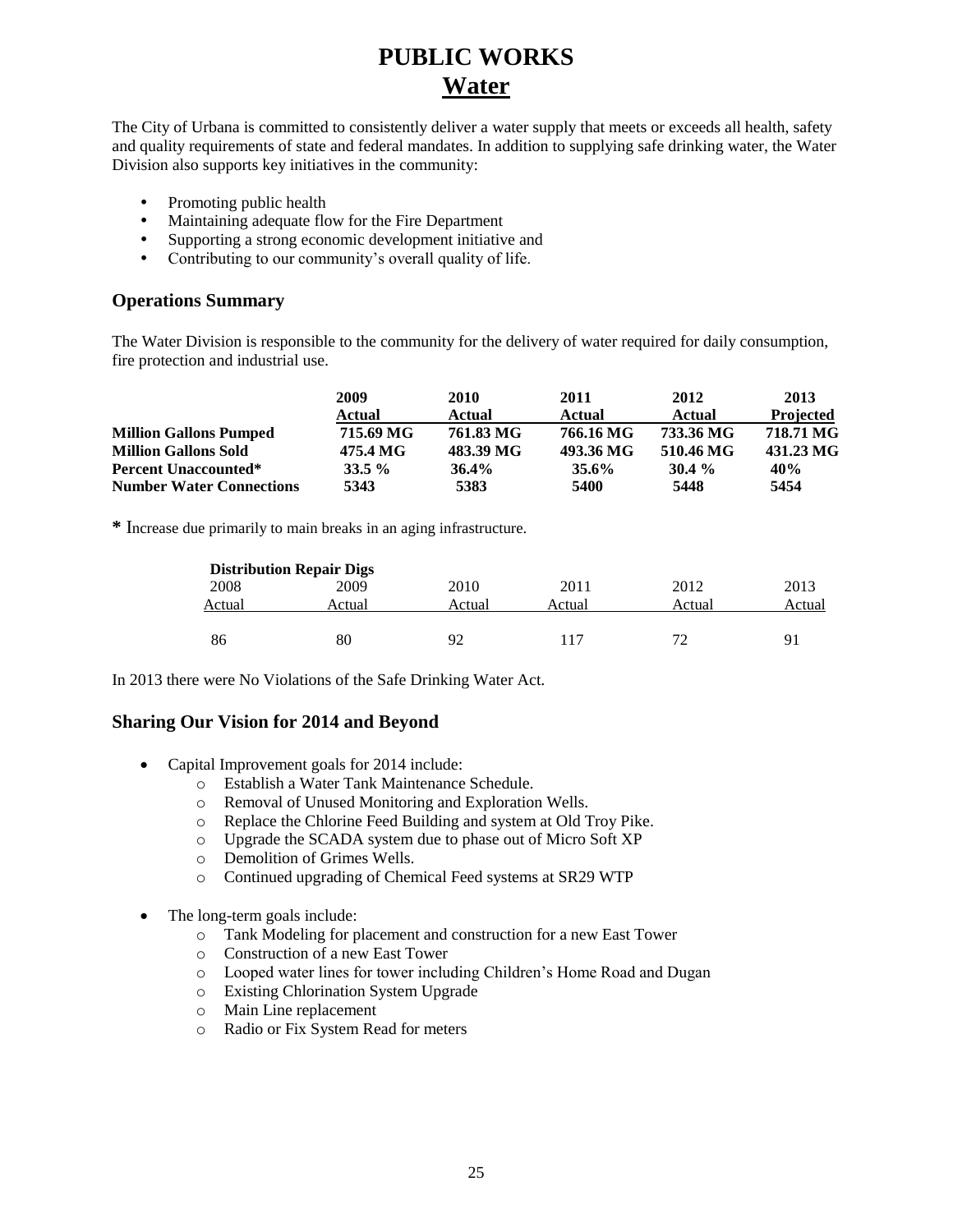# **PUBLIC WORKS Sewer / WWTP**

The City of Urbana currently operates a 3 Million Gallon per Day (MGD) Water Pollution Control Facility, NPDES Permit No. 1PD00011\*ND, effective May 1, 2011, and treats the municipal wastewater from the City and parts of Champaign County. The Plant is responsible for protecting the waters of the State of Ohio from pollution and is defined as a Publicly Owned Treatment Works (POTW). The NPDES Permit also requires the City to collect, sample, and treat all wastewater to very stringent standards, and requires the City to manage, monitor, and enforce an Industrial Pretreatment Program for all industries that discharge wastewater into the City's sanitary sewer system. The City of Urbana currently has 6 industrial users permitted under the Pretreatment Program and they make up about 35% of Urbana's total daily flow. The City of Urbana is regulated by the State of Ohio to protect public health. We maintains 72 miles of sanitary sewer and 1 major lift station (located at the Vancrest nursing home). In 2013, we received 36 sewer calls, relating to potential back-up or sewer camera inspections.

### **2013 Year in Review**

- During the 2013 calendar year, the WPCF treated 677 million gallons of wastewater, which is a decrease of 3% compared to calendar year 2012.
- Recorded a total of 38.01" of precipitation in 2013. This was an increase of 10% compared to 2012; however, we remain at a 1.99<sup>"</sup> deficit compared to the 30-year average.
- As a by-product of domestic and industrial wastewater treatment, the City of Urbana produced 391 dry tons of bio-solids that were beneficially used at agronomical rates on over 300 acres of Ohio EPA approved farm ground.
- The City of Urbana operates and maintains a Septage Receiving Facility with 12 registered haulers. In 2013, we accepted 5.4 million gallons of septic tank waste originating from Champaign and Clark counties. This was a 33% increase compared to 2012.
- A new sewer maintenance pickup truck was purchased in 2013. We took delivery of the truck in December after modifications were made to include a utility bed.
- The Urbana WPCF staff currently consists of 3 staff members that hold a State of Ohio operator certification Class III license and 2 staff members holding Class I license.

The Urbana WPCF staff coordinates the monitoring of the closed landfill located at Children's Home Rd. There are 16 monitoring wells and 13 homeowner wells currently required for testing consisting of 78 parameters for each well. The EPA-required semi-annual sampling events were completed in 2013, including quarterly gas monitoring and homeowner well testing. A Statistical Evaluation on all monitoring wells was performed by our consultant.

Staff also oversees the Ohio EPA regulated Compost Facility located on Muzzy Rd. In 2013, we received 7836 cubic yards of yard waste (an 11% decrease from 2012) and distributed 1594 cubic yards of compost. 1560 cubic yards of the compost distributed was due to an agreement with Mad River Topsoil.

Dugan & Meyers began construction on the WPCF upgrade in September. This is a 2-phase project. Phase 1 will consist of building a new oxidation ditch plant on the North side and Phase 2 will consist of revamping the current side of the plant. Excavation of all major structures on the new side was completed and concrete pouring is ongoing.

### **Sharing Our Vision for 2014 and Beyond**

• Phase 1 start-up of the major plant upgrade is scheduled to begin in September. Phase 2 is scheduled to be completed in the summer of 2015. This will be a challenging and educational event for the WPCF staff. The new plant will be a technologically advanced facility capable of treating incoming wastes in a cost-effective manner, while meeting and/or exceeding extensive water quality standards as we strive to protect the recreational use of the Mad River.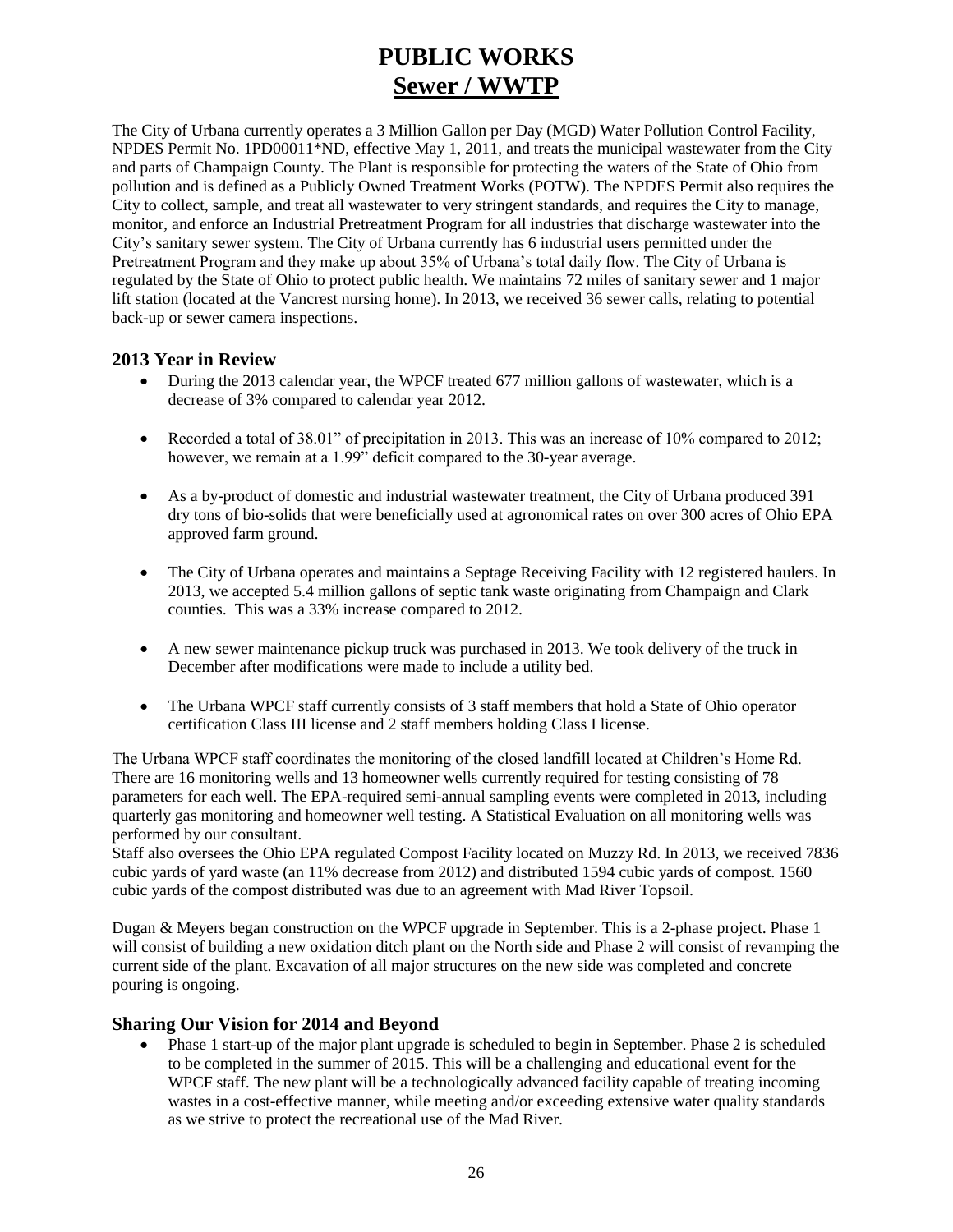- The Rothschild's Sewer Extension Project is in the final stage of design. This extension will allow Rothschild's to discharge an estimated 200,000 gallons of wastewater per month to the WPCF. Construction should begin this spring.
- A new vactor truck is in the budget for 2014. This will replace the current truck that is starting to show signs of age by frequently being out of service due to mechanical issues.

## **PUBLIC WORKS Street**

### **Activity Summary:**

- Street Maintenance:
	- $\circ$  Responsible for over seventy (70) miles of roadway within the corporation limits
	- o Dura-Patcher Street Repairs
		- 1600 Gallons of emulsion
		- 68 Tons of stone
	- $\circ$  Successfully maintained the (2012) established route to keep naturally occurring limb damage cleared from the curb areas.
	- $\circ$  Successfully continued with the (2012) cycle of repainting curbs and school zones.
	- o Storm damage is part of our ongoing responsibility our thanks to the citizens of Urbana for utilizing the benefits of the City's compost facility when possible.
	- o Early winter weather challenged the annual leaf pick-up, trucks were transitioned quickly to accommodate for a preseason snow event, however the majority of our residents were able to move their leaves to the curb for timely removal during the month of November .
	- o December kicked off our season with several major "salt events" as a result:
		- Approximately 670 tons of salt were used in 2013, compared to 300 Tons of salt used during 2012.
	- o The 2013 annual Christmas tree collection was completed the first 2 weeks of January.
	- o Ongoing maintenance and repair of the traffic signals and designated street lights, along with the systematic maintenance and repair of our street signs; keeping in compliance with new State and Federal reflectivity requirements.
- Construction:
	- o Nearly \$23,000 was earmarked in 2013 for materials used to continue the replacements of catch basins and manholes.
	- o The Street Department provides the necessary local support for ODOT road projects.
- Equipment:
	- o Placed two new dump trucks in service, replacing both the 1991and 1990 trucks in the effort to keep our fleet up to date and efficient.
	- o Two new plows were placed into service helping with the early December snow events of 2013.
	- o Consistent routine maintenance performed on the entire department's equipment.
- Misc. Items:
	- o Provided support to other City departments for emergencies and scheduled needs:
		- 91Water Digs
		- **10 Sewer Digs**
		- 43 graves dug at the cemetery
	- o Always a pleasure to continue support for the numerous community and citizen requests for Special Events including:
		- **Urbana Youth Sports Festival**
		- **First Friday's**
		- **Art Affair on the Square**
		- Block Parties, Car Shows/Cruise-Ins, Tractor Pulls
		- MERFI Fly-In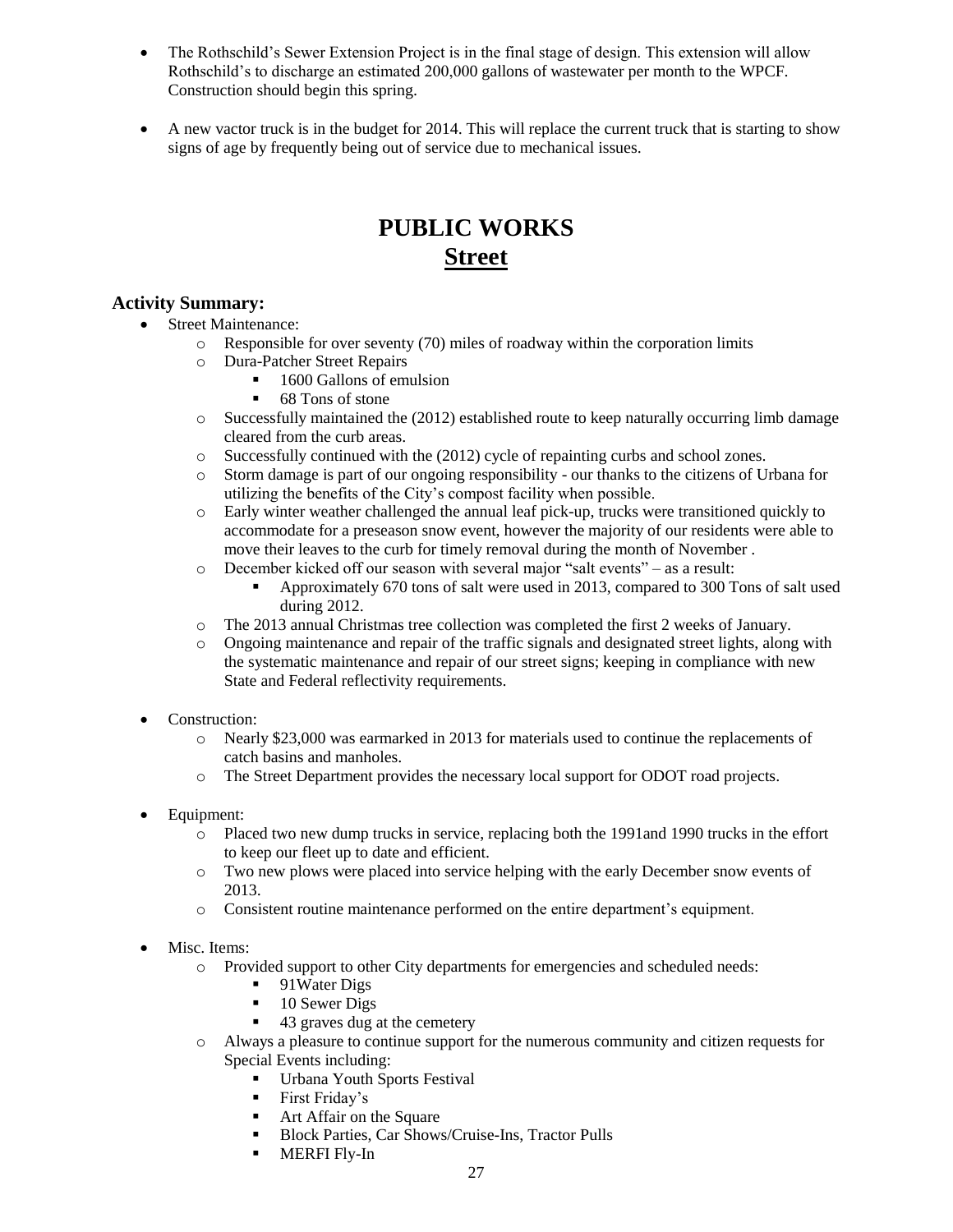- Hoopla Parade & Simon Kenton Chili Cook Off/Festival
- Numerous installations/removals of banners at East and South entrances to the City.
- Banner placement on decorative light poles
- Christmas Holiday Open House Downtown
	- $\checkmark$  Downtown decorating and assisting with set-up of Santa land

- Continue monitoring the systematic approach to replace the following aged critical pieces of equipment
	- o Unit S-1 (1995 Dump Truck) with over 160,000 miles
	- o Unit S-6 (1982 Dump Truck) with over 170,000 miles
	- o 1995 Mobile Street Sweeper with over 10,000 hours
- Develop a plan to address the efficiency of street sweeping; focus on the economics and efficiency of our current system.